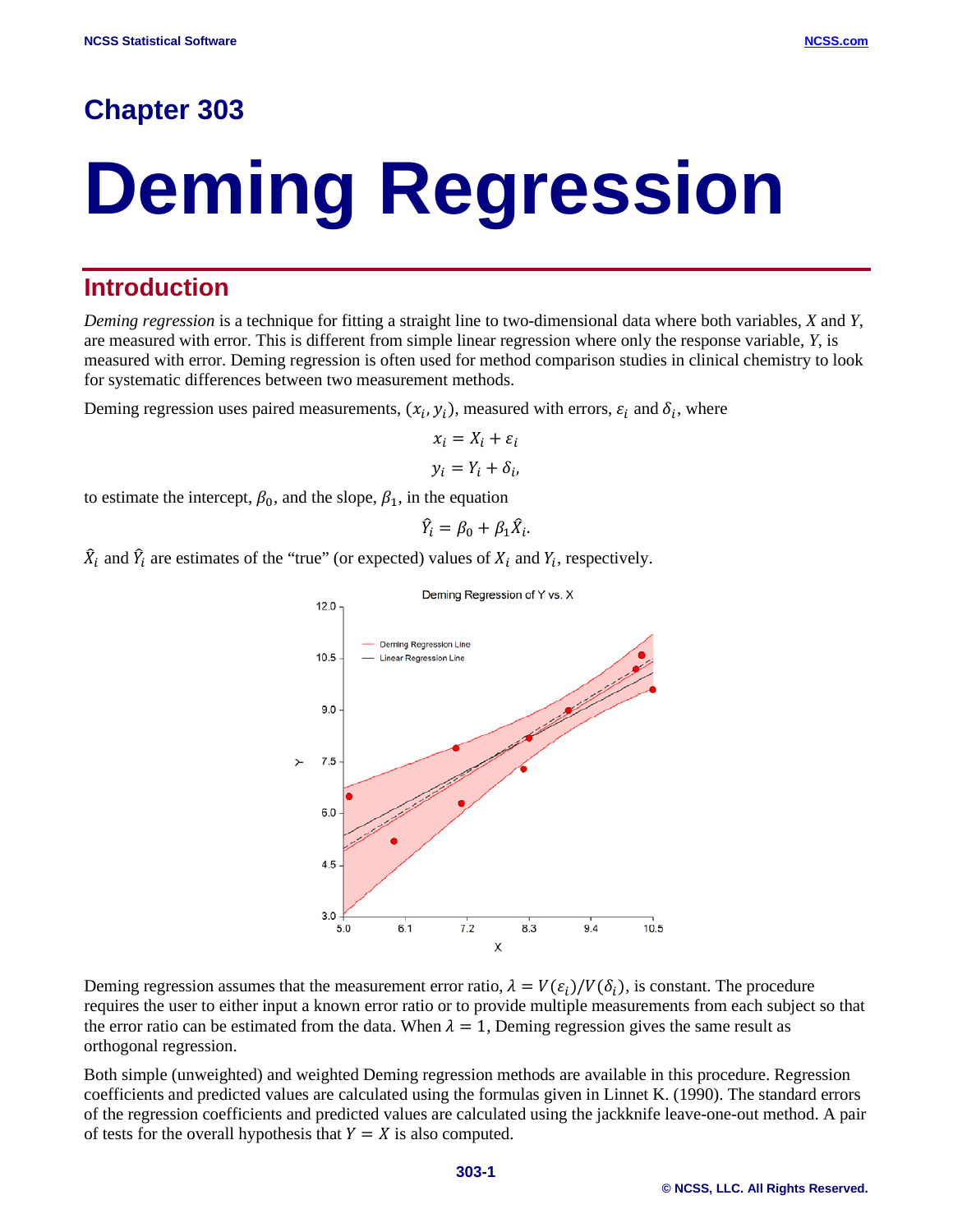# **Experimental Design**

Typical designs suitable for Deming regression involve *N* paired measurements,  $(x_i, y_i)$ ,  $i = 1, ..., N$ , similar to the common input for simple linear regression. The measurement error ratio,  $\lambda$ , is required in Deming regression so the measurement error for each variable must be either entered as a known value or computed from multiple measurements within each subject.

## **Known Measurement Error**

When the measurement error is known, only one response is required for each variable. Typical data of this type are shown in the table below.

| <b>Subject</b> | X    |      |
|----------------|------|------|
|                |      | 7.9  |
| $\overline{2}$ | 8.3  | 8.2  |
| 3              | 10.5 | 9.6  |
| 4              | 9    | 9    |
| 5              | 5.1  | 6.5  |
| 6              | 8.2  | 7.3  |
|                | 10.2 | 10.2 |
| 8              | 10.3 | 10.6 |
| 9              | 7.1  | 6.3  |
| 10             | 5.9  | 5.2  |

**Typical Data if Measurement Error is Known**

#### **Unknown Measurement Error**

When the measurement errors for each variable are unknown, they must be calculated using multiple measurements (i.e. 2 or more) within each subject. In this case, the paired measurements used in Deming regression,  $(x_i, y_i)$ , represent the means of the individual replicates. That is

$$
x_i = \bar{x}_i = \frac{\sum_{j=1}^{k_{x,i}} x_{i,j}}{k_{x,i}}
$$
 and  $y_i = \bar{y}_i = \frac{\sum_{j=1}^{k_{y,i}} y_{i,j}}{k_{y,i}}$ .

The *X* and *Y* variables do not necessarily have to have the same number of replicates (i.e.  $k_{x,i}$  does not have to be equal to  $k_{y,i}$ ). Typical data of this type are shown in the table below.

**Typical Data if Measurement Error is Unknown**

| <b>Subject</b> | X <sub>1</sub> | X <sub>2</sub> | Y <sub>1</sub> | <b>Y2</b> |
|----------------|----------------|----------------|----------------|-----------|
|                | 34             | 35             | 31             | 30        |
| $\overline{2}$ | 72             | 75             | 50             | 46        |
| 3              | 83             | 85             | 52             | 56        |
| $\overline{4}$ | 102            | 104            | 60             | 60        |
| 5              | 122            | 125            | 84             | 84        |
| 6              | 138            | 136            | 95             | 90        |
|                | 152            | 152            | 101            | 99        |
| 8              | 176            | 173            | 115            | 116       |
| 9              | 186            | 182            | 132            | 133       |
| 10             | 215            | 212            | 146            | 145       |

It is possible to perform Deming regression if the measurement error is known for one variable and unknown for the other. In this case, the data would be a hybrid of the two types described above.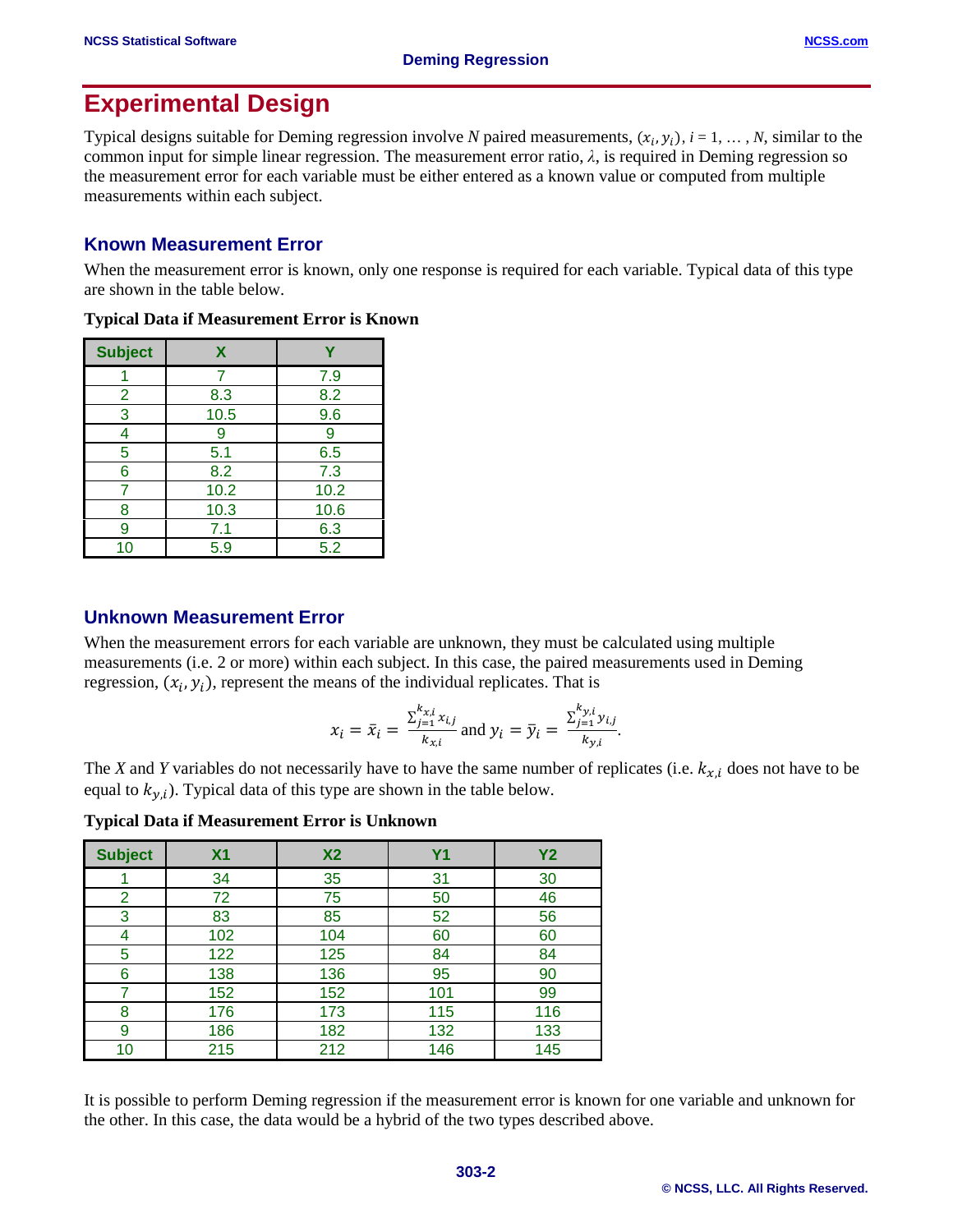## **Technical Details**

The methods and results in this chapter are based on the formulas given in Linnet K. (1990).

### **Assumptions**

Deming regression requires the following assumptions:

- 1. The measurement errors,  $\varepsilon_i$  and  $\delta_i$ , are independent and Normally distributed with expected values of zero and variances  $V(\varepsilon_i)$  and  $V(\delta_i)$ , respectively, which are constant or at least proportional.
- 2. The measurement error variance ratio  $\lambda = V(\varepsilon_i) / V(\delta_i)$  is constant.
- 3. The subjects are independent of one another and were selected at random from a larger population.

## **Simple Deming Regression with Constant Errors**

Define  $X_i$  and  $Y_i$ ,  $i = 1, ..., N$ , as the "true" (or expected) values for two variables sampled with error to give the observed values  $x_i$  and  $y_i$ , respectively. We then have

$$
x_i = X_i + \varepsilon_i
$$
  

$$
y_i = Y_i + \delta_i,
$$

where  $\varepsilon_i$  and  $\delta_i$  are error terms that are Normally distributed with means equal to zero and variances  $V(\varepsilon)$  and  $V(\delta)$ , respectively.

#### **Known Measurement Error**

When the measurement errors for each variable are known, the variances  $V(\varepsilon)$  and  $V(\delta)$  are calculated from the known values of standard deviation as

$$
V(\varepsilon) = SD(\varepsilon)^2 \text{ and } V(\delta) = SD(\delta)^2
$$

and from coefficient of variation (COV) values as

$$
V(\varepsilon) = (COV(\varepsilon) \times \bar{x})^2 \text{ and } V(\delta) = (COV(\delta) \times \bar{y})^2
$$

#### **Unknown Measurement Error**

When the measurement errors for each variable are unknown and must be estimated using multiple measurements within each subject,  $x_i$  and  $y_i$  represent the means of the individual replicates. That is

$$
x_i = \bar{x}_i = \frac{\sum_{j=1}^{k_x} x_{i,j}}{k_x}
$$

$$
y_i = \bar{y}_i = \frac{\sum_{j=1}^{k_y} y_{i,j}}{k_y}.
$$

The variances  $V(\varepsilon)$  and  $V(\delta)$  are calculated as

$$
V(\varepsilon) = \frac{\sum_{i=1}^{N} \sum_{j=1}^{k_{xi}} (x_{i,j} - \bar{x}_i)^2}{\sum_{i=1}^{N} (k_{x,i} - 1)}
$$

$$
V(\delta) = \frac{\sum_{i=1}^{N} \sum_{j=1}^{k_{yi}} (y_{i,j} - \bar{y}_i)^2}{\sum_{i=1}^{N} (k_{y,i} - 1)}
$$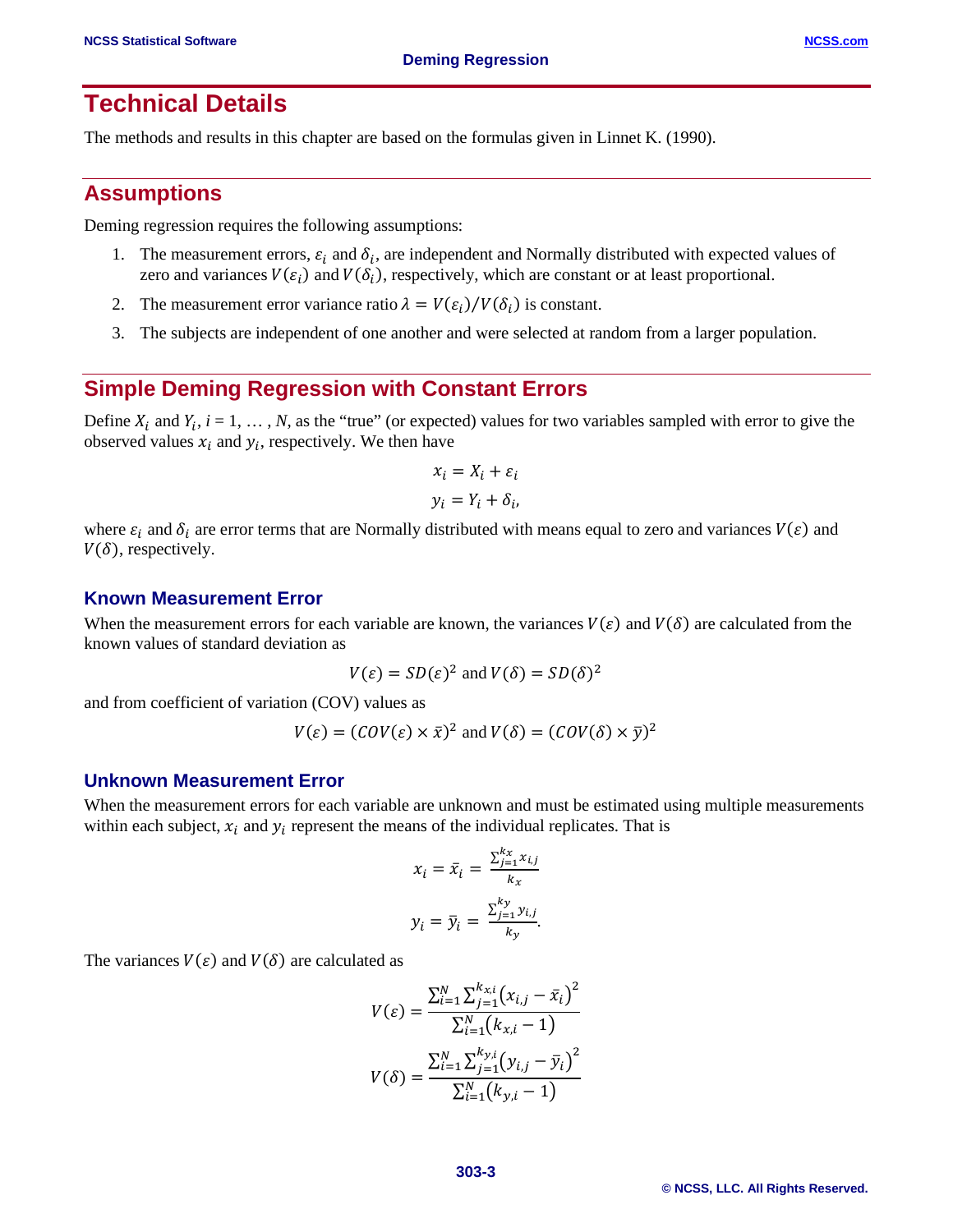#### **Coefficient Estimates**

Let  $\lambda$  be the constant ratio of the two error variances such that

$$
\lambda = \frac{V(\varepsilon)}{V(\delta)}.
$$

Further define  $\hat{X}_i$  and  $\hat{Y}_i$  as the estimates of the "true" values  $X_i$  and  $Y_i$ , respectively. Using a series of *N* paired measurements,  $(x_i, y_i)$ , the linear relationship is estimated by the equation

$$
\hat{Y}_i = \beta_0 + \beta_1 \hat{X}_i,
$$

where  $\beta_0$  is the intercept, and  $\beta_0$  is the slope. The least-squares approach of Deming regression minimizes the sum of squares

$$
SS = \sum_{i=1}^{N} [(x_i - \hat{X}_i)^2 + \lambda (y_i - \hat{Y}_i)^2].
$$

The slope estimate,  $b_1$ , is computed as

$$
b_1 = \frac{(\lambda q - u) + \sqrt{(u - \lambda q)^2 + 4\lambda p^2}}{2\lambda p}
$$

with

$$
u = \sum_{i=1}^{N} (x_i - \bar{x})^2,
$$
  
\n
$$
q = \sum_{i=1}^{N} (y_i - \bar{y})^2,
$$
  
\n
$$
p = \sum_{i=1}^{N} (x_i - \bar{x})(y_i - \bar{y}).
$$

The intercept estimate,  $b_0$ , is computed as

$$
b_0=\bar{y}-b_1\bar{x}.
$$

#### **Confidence Intervals**

 $100(1 - \alpha)$ % confidence intervals for the slope and intercept are

$$
b_1 \pm t_{1-\alpha/2,N-2} \widehat{SE}(b_1)
$$

and

$$
b_0 \pm t_{1-\alpha/2,N-2} \widehat{SE}(b_0),
$$

respectively. The standard errors are calculated using the jackknife method as described later. Note that some programs (e.g. MedCalc, SAS Macro by Allison Deal) use  $N - 1$  instead of  $N - 2$  degrees of freedom. CLSI EP09-A3, Appendix H, indicates that  $N - 2$  degrees of freedom should be used.

#### **True Value Estimates**

Estimated true values are computed using the estimated regression coefficients and  $\lambda$  as

$$
\hat{X}_i = x_i + \frac{\lambda b_1 d_i}{\left(1 + \lambda b_1^2\right)}
$$
\n
$$
\hat{Y}_i = y_i - \frac{d_i}{\left(1 + \lambda b_1^2\right)}
$$

with

$$
d_i = y_i - (b_0 + b_1 x_i).
$$

where  $d_i$  represents the raw *y* residuals.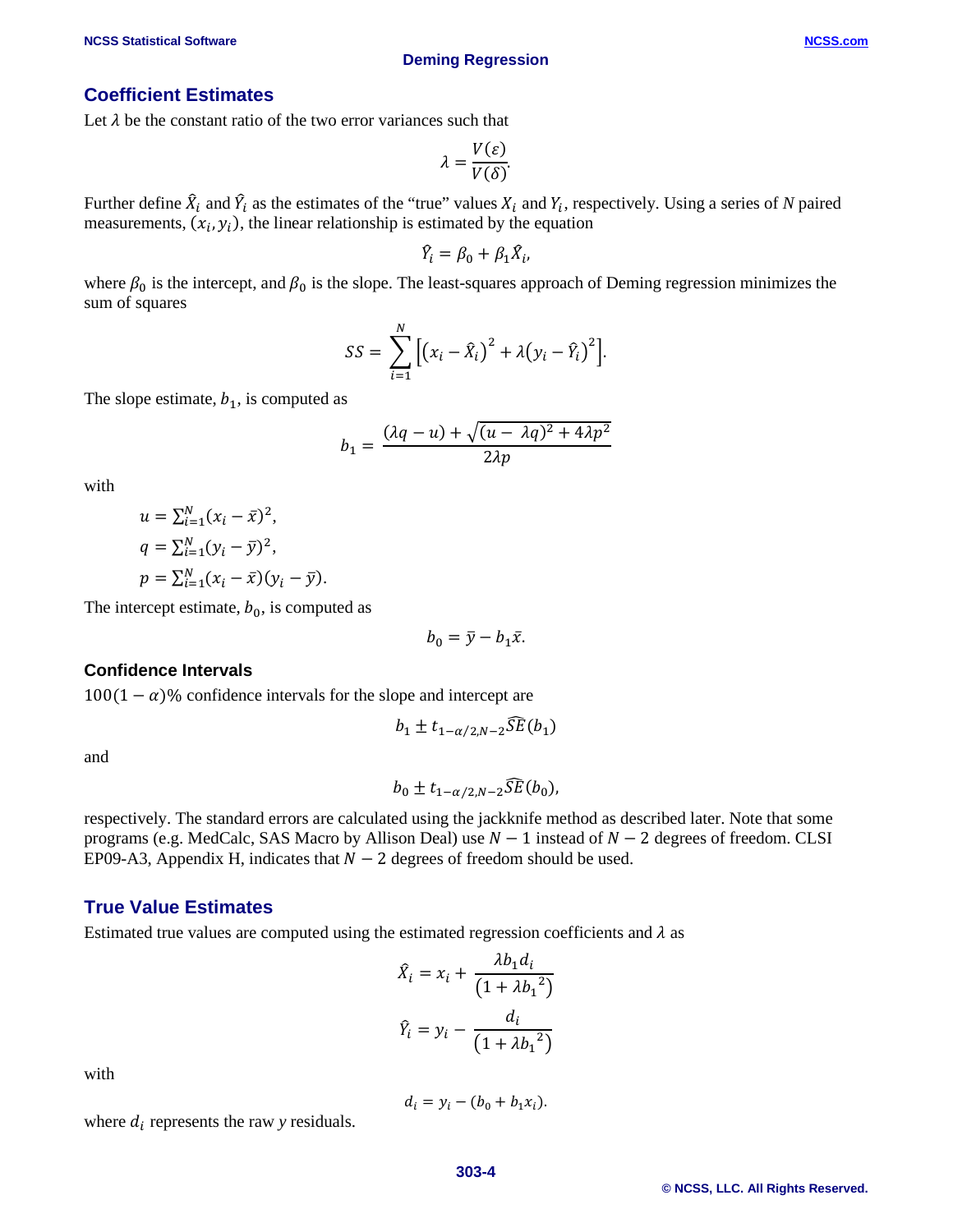The null hypothesis of identity (i.e., that  $Y = X$ ), is tested by two individual tests. The first tests that the slope is equal to one:

$$
H_0: \beta_1 = 1
$$
 vs.  $H_1: \beta_1 \neq 1$ ,

with t-statistic

$$
t = \frac{(b_1 - 1)}{\widehat{SE}(b_1)}.
$$

The second is a test of location difference, independent of the test of the slope:

$$
H_0: \overline{Y} - \overline{X} = 0
$$
 vs.  $H_1: \overline{Y} - \overline{X} \neq 0$ ,

with t-statistic

$$
t = \frac{(\bar{y} - \bar{x})}{\widehat{SE}(\bar{y} - \bar{x})}.
$$

The standard errors are calculated using the jackknife method as described later. In linear regression, the standard error of regression parameter estimates is estimated using parametric methods, and  $N-2$  degrees of freedom is used. In our research and validation against other software that compute Deming regression, we found that some use  $N-2$  degrees of freedom (e.g., R, "MCR" package) while others use  $N-1$  degrees of freedom (e.g., MedCalc, SAS Macro by Allison Deal). CLSI (Clinical and Laboratory Standards Institute) EP09-A3, Appendix H indicates that  $N-2$  degrees of freedom should be used for the jackknife SE estimates, so  $N-2$  is used as the default in **NCSS**. The choice is given to allow the user to make the final decision as to what degrees of freedom to use and to allow the user to validate calculations in **NCSS** against other software. As the sample size increases, the effect of this choice diminishes.

## **Weighted Deming Regression with Proportional Errors**

With  $X_i, Y_i, \hat{X}_i, \hat{Y}_i, x_i, y_i, \varepsilon_i$ , and  $\delta_i$  all defined as in simple Deming regression, let  $\lambda$  be the ratio of the two error variances that are assumed proportional to the squares of the average of the true values, such that  $\lambda =$  $V(\varepsilon_i)/V(\delta_i)$  is constant. Using a series of *N* paired measurements,  $(x_i, y_i)$ , the linear relationship is still estimated by the equation

$$
\hat{Y}_i = \beta_0 + \beta_1 \hat{X}_i,
$$

but the sum of squares minimized becomes

$$
SS_{w} = \sum_{i=1}^{N} [w_{i}(x_{i} - \hat{X}_{i})^{2} + \lambda w_{i}(y_{i} - \hat{Y}_{i})^{2}].
$$

The weights,  $w_i$ , are

$$
w_i = \frac{1}{\left[\frac{X_i + \lambda Y_i}{1 + \lambda}\right]^2}
$$

 $\widehat{w}_i = \frac{1}{\lceil \mathbf{x}_i + \mathbf{y}_i \rceil}$ 

and estimated as

Note that these weights are different from those outlined in Linnet K. 
$$
(1990)
$$
. Linnet K. (1993) suggests that these weights are probably more precise than the simple average.

 $\left[\frac{x_i + \lambda y_i}{1 + \lambda}\right]$ 

2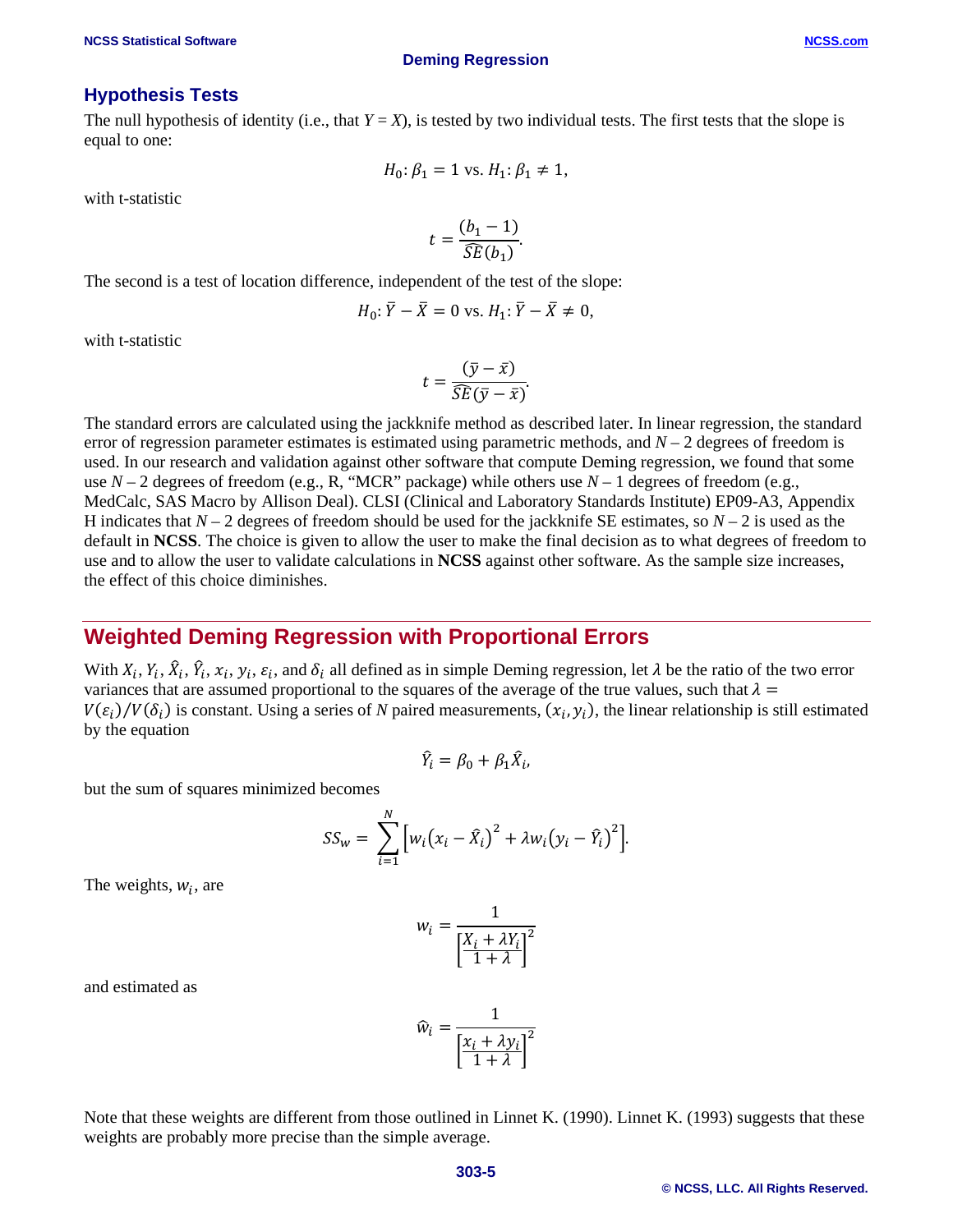#### **Coefficient Estimates**

The slope estimate,  $b_1$ , is computed as

$$
b_1 = \frac{(\lambda q_w - u_w) + \sqrt{(u_w - \lambda q_w)^2 + 4\lambda p_w^2}}{2\lambda p_w}
$$

with

$$
u_w = \sum_{i=1}^N \widehat{w}_i (x_i - \bar{x}_w)^2,
$$
  
\n
$$
q_w = \sum_{i=1}^N \widehat{w}_i (y_i - \bar{y}_w)^2,
$$
  
\n
$$
p_w = \sum_{i=1}^N \widehat{w}_i (x_i - \bar{x}_w) (y_i - \bar{y}_w),
$$
  
\n
$$
\bar{x}_w = \sum_{i=1}^N \widehat{w}_i x_i / \sum_{i=1}^N \widehat{w}_i,
$$
  
\n
$$
\bar{y}_w = \sum_{i=1}^N \widehat{w}_i y_i / \sum_{i=1}^N \widehat{w}_i.
$$

The intercept estimate,  $b_0$ , is computed as

$$
b_0 = \bar{y}_w - b_1 \bar{x}_w.
$$

#### **Confidence Intervals**

 $100(1 - \alpha)$ % confidence intervals for the slope and intercept are computed the same as in the simple case as

$$
b_1 \pm t_{1-\alpha/2,N-2} \overline{S} \widetilde{E}(b_1)
$$

and

$$
b_0 \pm t_{1-\alpha/2,N-2} \widehat{SE}(b_0),
$$

respectively. Note that some programs (e.g. MedCalc, SAS Macro by Allison Deal) use  $N-1$  instead of  $N-2$ degrees of freedom. The standard errors are calculated using the jackknife method as described later.

#### **True Value Estimates**

Estimated true values are computed using the estimated regression coefficients and  $\lambda$  as

$$
\hat{X}_i = x_i + \frac{\lambda b_1 a_i}{\left(1 + \lambda b_1^2\right)}
$$
\n
$$
\hat{Y}_i = y_i - \frac{a_i}{\left(1 + \lambda b_1^2\right)}
$$

with

$$
d_i = y_i - (b_0 + b_1 x_i).
$$

Where  $d_i$  represents the raw *y* residuals.

#### **Iterative Re-weighting to Yield Better Estimates**

To obtain better estimates of the true values  $X_i$  and  $Y_i$ , and therefore better estimates of the weights and coefficients, an iterative procedure is employed. First, initial estimates of the model coefficients are calculated without using weights, or equivalently with all weights equal to one and estimated true values are computed. The process is then iterated by substituting  $\hat{X}_i$  for  $x_i$  and  $\hat{Y}_i$  for  $y_i$  and recalculating the weights and regression coefficients. If  $\lambda$  is being estimated from the data, then new estimates for  $\lambda$  are generated with each iteration. The process terminates when the difference between coefficient estimates in subsequent iterations falls below a threshold value.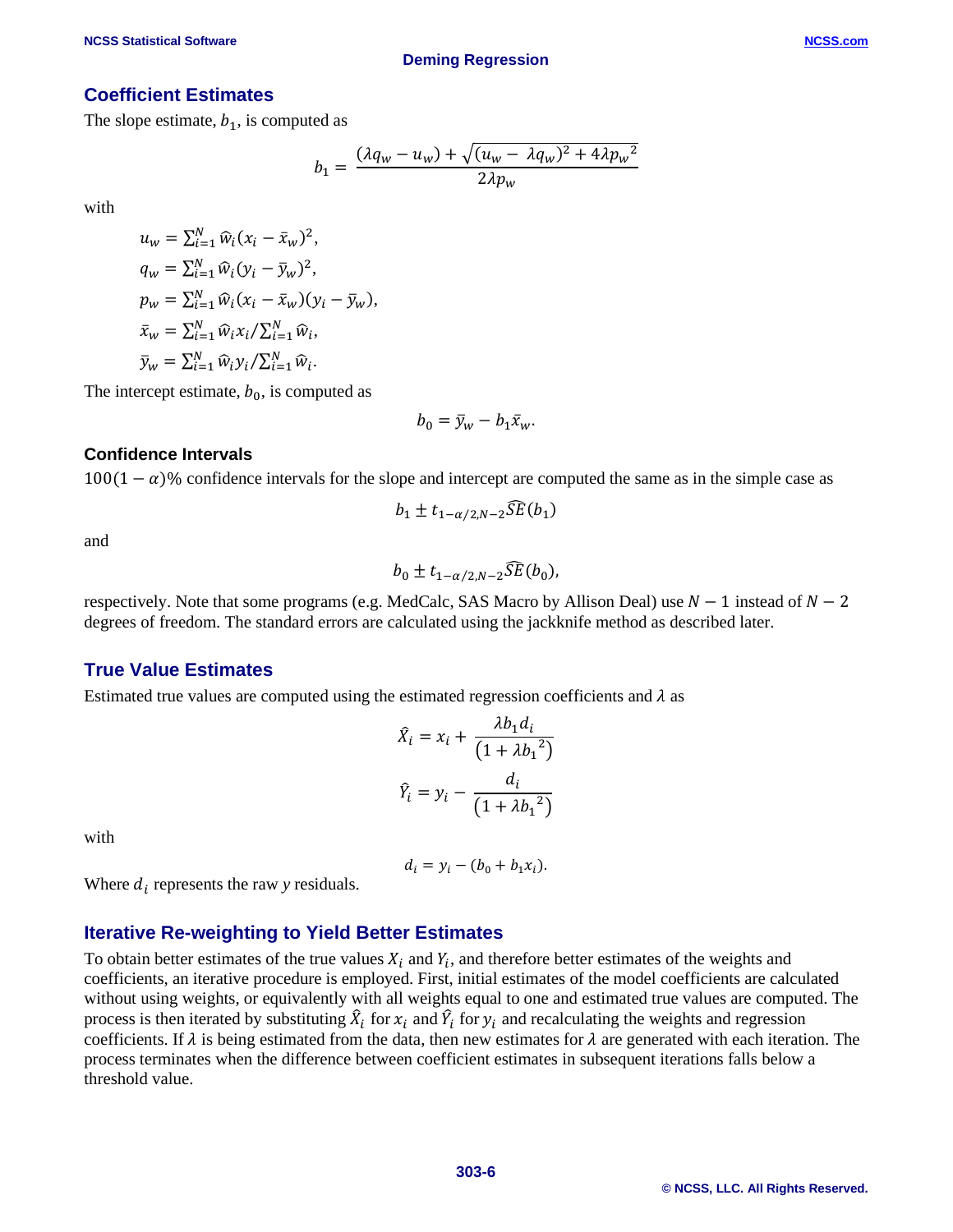#### **Hypothesis Tests**

The null hypothesis of identity (i.e. that  $Y = X$ ), is tested by two individual tests. The first tests that the slope is equal to one:

$$
H_0: \beta_1 = 1 \text{ vs. } H_1: \beta_1 \neq 1,
$$

with t-statistic

$$
t = \frac{(b_1 - 1)}{\widehat{SE}(b_1)},
$$

where  $b_1$  and  $\widehat{SE}(b_1)$  are estimated using the weighted method.

The second is a test of location difference, independent of the test of the slope:

$$
H_0: \overline{Y} - \overline{X} = 0 \text{ vs. } H_1: \overline{Y} - \overline{X} \neq 0,
$$

with t-statistic

$$
t = \frac{(\bar{y}_w - \bar{x}_w)}{\widehat{SE}(\bar{y}_w - \bar{x}_w)}.
$$

The standard errors are calculated using the jackknife method as described later. In linear regression, the standard error of regression parameter estimates is estimated using parametric methods, and  $N-2$  degrees of freedom is used. In our research and validation against other software that compute Deming regression, we found that some use *N* – 2 degrees of freedom (e.g. R, "MCR" package) while others use *N* – 1 degrees of freedom (e.g. MedCalc, SAS Macro by Allison Deal). CLSI (Clinical and Laboratory Standards Institute) EP09-A3, Appendix H indicates that  $N-2$  degrees of freedom should be used for the jackknife SE estimates, so  $N-2$  is used as the default in **NCSS**. The choice is given to allow the user to make the final decision as to what degrees of freedom to use and to allow the user to validate calculations in **NCSS** against other software. As the sample size increases, the effect of this choice diminishes.

## **Jackknife Standard Error Estimation**

The standard errors (SE) for all estimates (coefficients, predicted values, etc.) in the Deming regression procedure are calculated using the jackknife method. The jackknife is a non-parametric technique and has been shown to perform adequately in the case of Deming regression (see Linnet K. (1990)).

Suppose you have a parameter called  $\theta$  ( $\theta$  could be the intercept, slope, a predicted value, the difference in location parameters, etc.) and wish to compute the standard error of  $\hat{\theta}$ , the estimate of  $\theta$ . The jackknife estimate for the standard error of  $\hat{\theta}$ , i.e.  $\widehat{SE}(\hat{\theta})$ , is computed as follows:

- 1. Compute  $\hat{\theta}$ , the estimate of  $\theta$  using all of the available data.
- 2. Compute  $\hat{\theta}_{-i}$ , the estimate of  $\theta$  based on the data subset that does not contain the pair  $(x_i, y_i)$ ,  $i = 1, \ldots$ , *N*. Therefore, the end result is that we'll have *N* estimates of  $\theta$ , each with a different data pair left out.
- 3. Compute the *i*<sup>th</sup> pseudovariate,  $\hat{\theta}_i^*$ , *i* = 1, ..., *N*, as

$$
\hat{\theta}_i^* = N\hat{\theta} - (N-1)\hat{\theta}_{-i}.
$$

4. Compute  $\hat{\theta}_{jackknife}$ , the jackknifed estimator as

$$
\hat{\theta}_{Jackknife} = \sum_{i=1}^{N} \frac{\hat{\theta}_i^*}{N}.
$$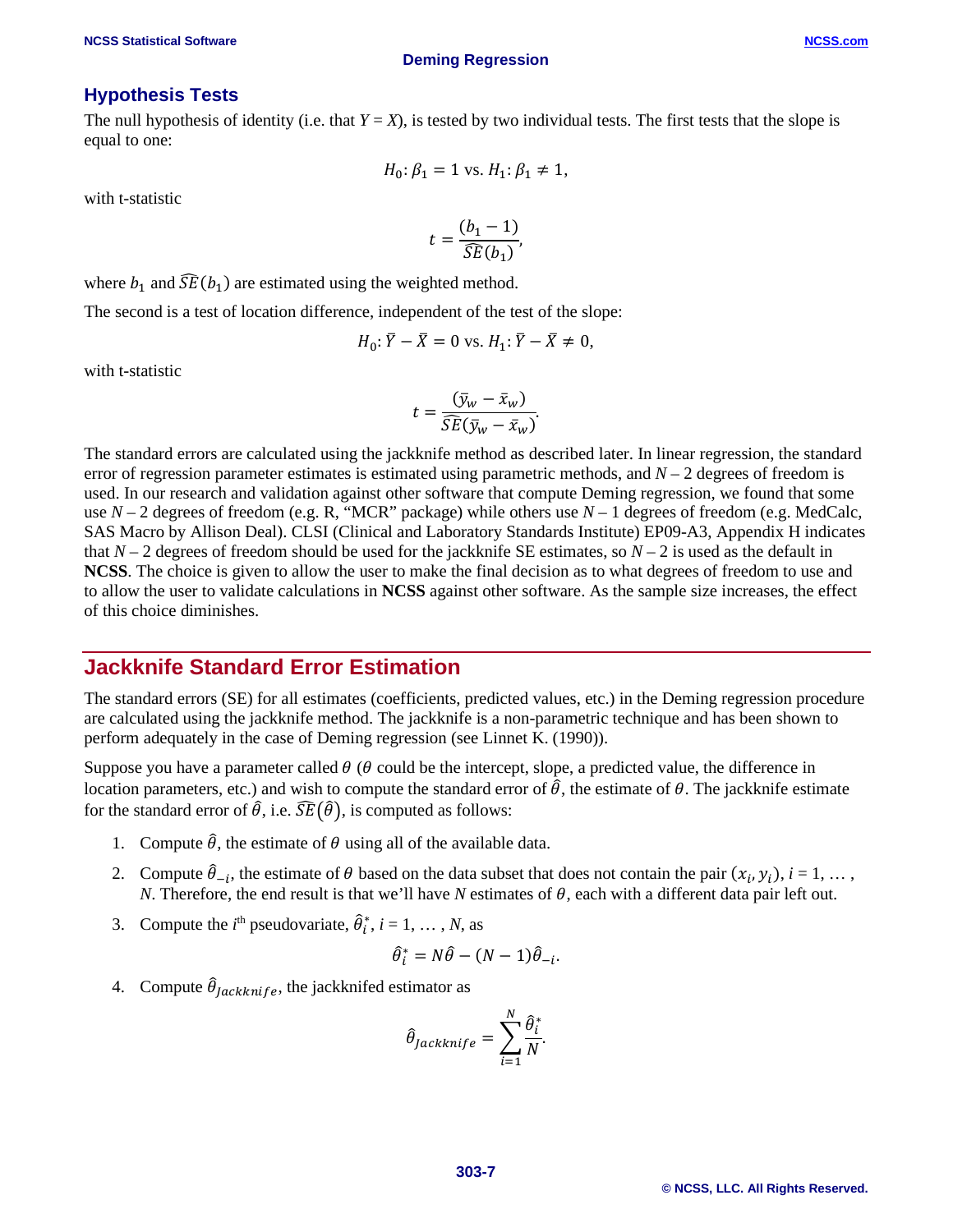#### **NCSS Statistical Software [NCSS.com](http://www.ncss.com/)**

#### **Deming Regression**

5. Finally, the jackknifed estimate for the variance of  $\hat{\theta}$  is calculated as

$$
V_J(\hat{\theta}) = \sum_{i=1}^N \frac{(\hat{\theta}_i^* - \hat{\theta}_{Jackknife})^2}{(N-1)},
$$

and the jackknifed estimate for the standard error of  $\hat{\theta}$  is calculated as

$$
\widehat{SE}(\widehat{\theta}) = \sqrt{\frac{V_J(\widehat{\theta})}{N}}.
$$

## **Residuals**

The residuals can be used to check the Deming regression assumptions. There are 4 different types of residuals that are computed: *X* Residuals, *Y* Residuals, Raw *Y* Residuals, and Optimized Residuals. They are calculated as

> *X* Residual =  $d_i^X = x_i - \hat{X}_i = x_i - (\hat{Y}_i - b_0)/b_1$ , *Y* Residual =  $d_i^Y = y_i - \hat{Y}_i = y_i - (b_0 + b_1 \hat{X}_i)$ , Raw Y Residual =  $d_i = y_i - Y_i | x_i = y_i - (b_0 + b_1 x_i)$ , mized Residual =  $d^{Opt}_i = sign(d_i) \sqrt{\hat{w}_i \big(d^{X}_i\big)^2 + \hat{w}_i \lambda \big(d^{Y}_i\big)^2}.$

The optimized residuals correspond to the distances from the points  $(x_i, y_i)$  to the estimated line at an angle determined by  $\lambda$ , which distances are minimized by Deming regression. The weights,  $\hat{w}_i$ , are all equal to one in the case of simple Deming regression.

## **Predicted Values for Y at a Given X**

The predicted value of *Y* for a given value of *X* is

$$
\hat{Y}=b_0+b_1X,
$$

with  $100(1 - \alpha)\%$  confidence interval

$$
\hat{Y} \pm t_{1-\alpha/2,N-2} \widehat{SE}(\hat{Y}).
$$

The standard error is calculated using the jackknife method as described above.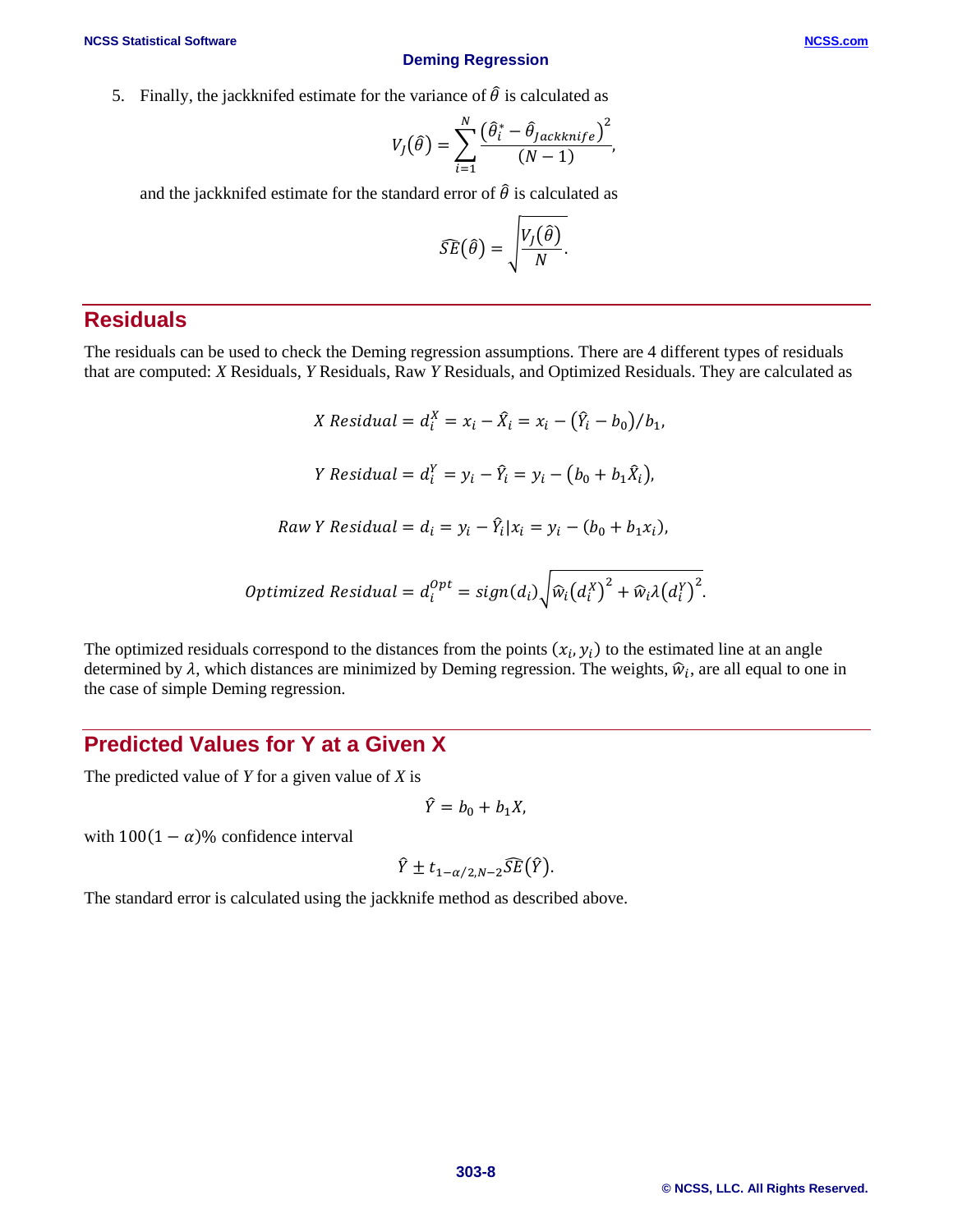# **Example 1 – Simple Deming Regression with Known Measurement Error**

This section presents an example of how to run a Deming regression analysis of the data in the *DemingReg1* dataset. In this example, we will run a Deming regression where the measurement errors are assumed known for both *Y* and *X* with Variance(Y) = 0.008 and Variance(X) = 0.032 (Error ratio:  $\lambda$  = 4.0). Predicted values of *Y* are wanted at *X* values between 6 and 10. In this example we'll add a simple linear regression line to the plot to see the difference between the two methods.

## **Setup**

To run this example, complete the following steps:

- **1 Open the DemingReg1 example dataset**
	- From the File menu of the NCSS Data window, select **Open Example Data**.
	- Select **DemingReg1** and click **OK**.

#### **2 Specify the Deming Regression procedure options**

- Find and open the **Deming Regression** procedure using the menus or the Procedure Navigator.
- The settings for this example are listed below and are stored in the **Example 1** settings template. To load this template, click **Open Example Template** in the Help Center or File menu.

| <b>Option</b>                                                                                                                                                                                                                                                                                               | Value                                           |
|-------------------------------------------------------------------------------------------------------------------------------------------------------------------------------------------------------------------------------------------------------------------------------------------------------------|-------------------------------------------------|
| <b>Variables Tab</b>                                                                                                                                                                                                                                                                                        | Y Measurement Error  Known SD, Variance, or COV |
|                                                                                                                                                                                                                                                                                                             | X Measurement Error  Known SD, Variance, or COV |
| <b>Reports Tab</b><br>Predicted Y's at Data X's  Checked<br>Predicted Y's at Specific X's Checked                                                                                                                                                                                                           |                                                 |
| <b>Plots Tab</b>                                                                                                                                                                                                                                                                                            |                                                 |
| $\mathbb{R}$ , $\mathbb{R}$ , $\mathbb{R}$ , $\mathbb{R}$ , $\mathbb{R}$ , $\mathbb{R}$ , $\mathbb{R}$ , $\mathbb{R}$ , $\mathbb{R}$ , $\mathbb{R}$ , $\mathbb{R}$ , $\mathbb{R}$ , $\mathbb{R}$ , $\mathbb{R}$ , $\mathbb{R}$ , $\mathbb{R}$ , $\mathbb{R}$ , $\mathbb{R}$ , $\mathbb{R}$ , $\mathbb{R}$ , |                                                 |

Deming Regression Scatter Plot Format (*Click the Button*) *More Lines Tab*

Regression Line .................................. **Checked**

#### **3 Run the procedure**

• Click the **Run** button to perform the calculations and generate the output.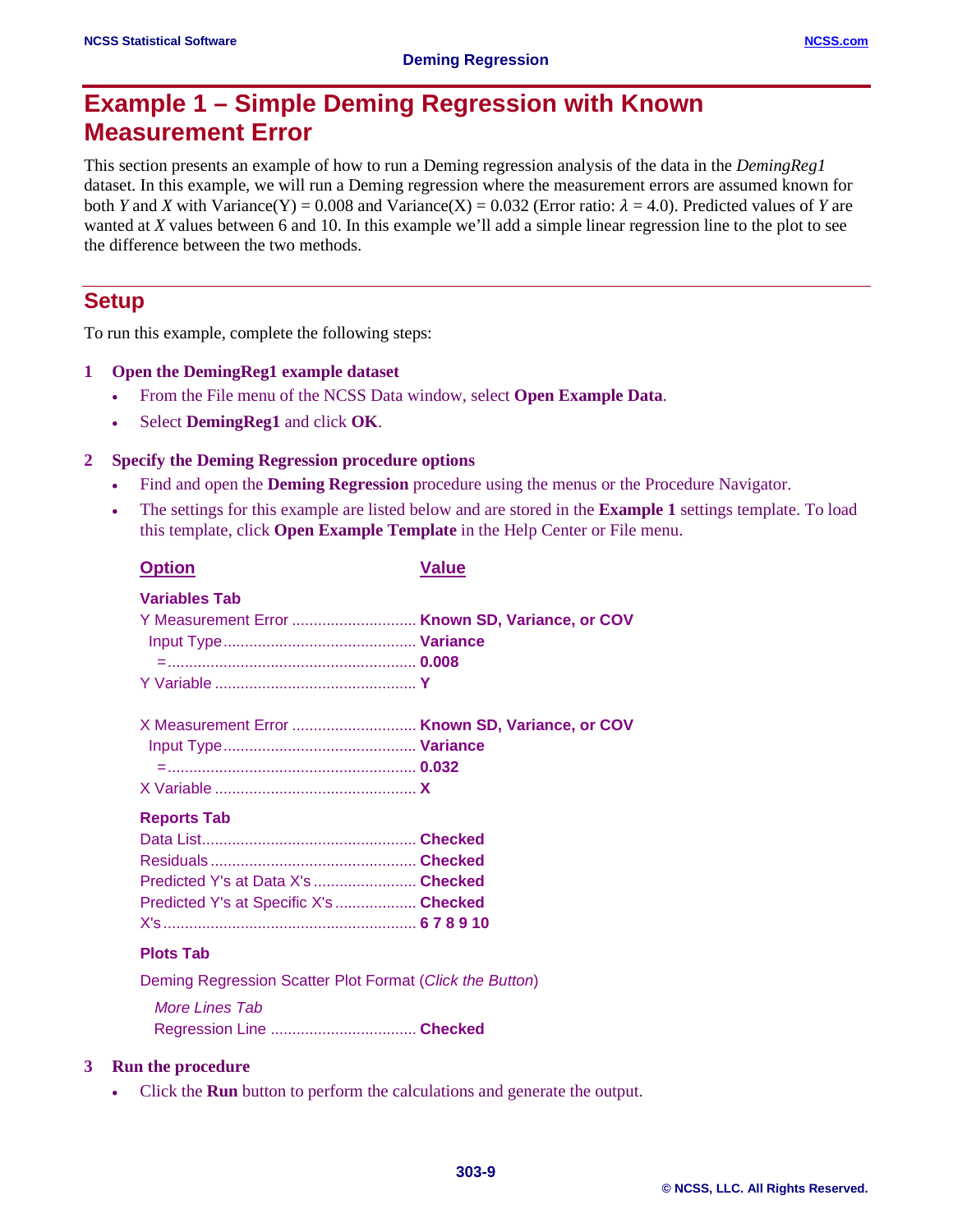## **Deming Regression Scatter Plot**

**Deming Regression Scatter Plot** 



The plot shows the data, the Deming regression line, and associated confidence interval bounds in red. The black dashed line represents the  $45^{\circ}$  *Y* = *X* line. The Deming regression line has a slope very nearly equal to one (1.001194 to be exact). The black line is the simple linear regression line. Notice that it is not as steep as the Deming regression line indicating that simple linear regression underestimates the slope when not taking into account the measurement error.

## **Run Summary Report**

| <b>Run Summary -</b>   |                  |                                |          |
|------------------------|------------------|--------------------------------|----------|
| <b>Item</b>            | Value            | <b>Item</b>                    | Value    |
| Y Measurement Error    | Known            | Rows Processed                 | 10       |
| Y Variable             | v                | Rows with Missing Values       | $\Omega$ |
| X Measurement Error    | Known            | <b>Rows Used in Estimation</b> | 10       |
| X Variable             | x                |                                |          |
|                        |                  | Error Variance Ratio (λ)       | 4.00000  |
| Deming Regression Type | Simple           | Y Error Variance               | 0.00800  |
| <b>SE Estimation</b>   | <b>Jackknife</b> | X Error Variance               | 0.03200  |
| Jackknife DF           | $N-2$            | Y Coefficient of Variation     | 0.01107  |
| Intercept              | $-0.08974$       | X Coefficient of Variation     | 0.02192  |
| <b>Slope</b>           | 1.00119          |                                |          |

This report gives a summary of the input and various descriptive measures about the Deming regression.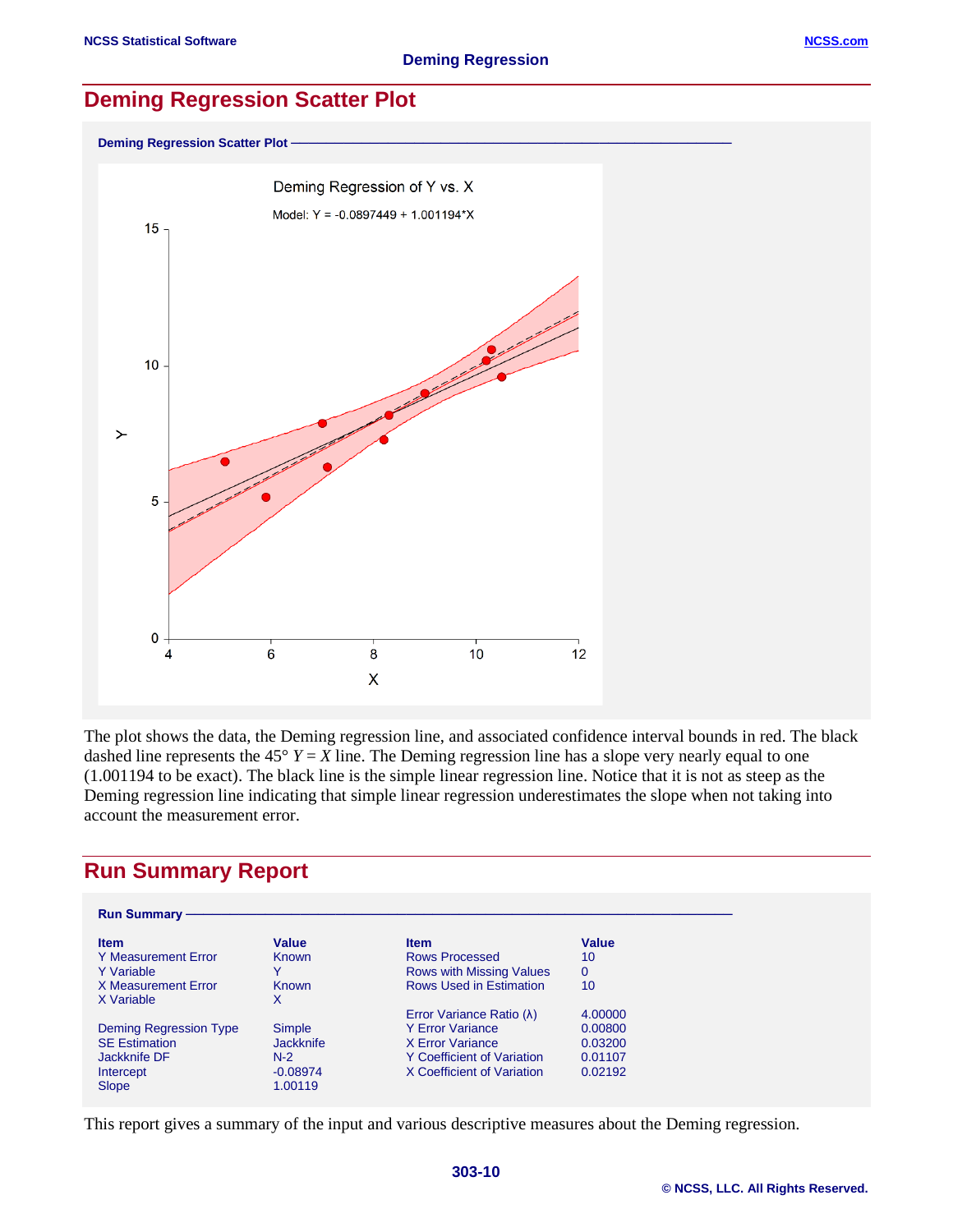## **Descriptive Statistics Report**

|             |    |             | Error     | Error           | Error      |
|-------------|----|-------------|-----------|-----------------|------------|
| Variable(s) | N  | <b>Mean</b> | <b>SD</b> | <b>Variance</b> | <b>COV</b> |
| Y:Y         | 10 | 8.08        | 0.08944   | 0.00800         | 0.01107    |
| X: X        | 10 | 8.16        | 0.17889   | 0.03200         | 0.02192    |

This report gives descriptive statistics about the variables used in the regression.

## **Regression Coefficient Estimation Report**

|                  | <b>Regression</b><br><b>Coefficient</b> | <b>Jackknife</b><br><b>Standard</b><br><b>Error</b> |    | Lower 95%<br><b>Conf. Limit</b> | Upper 95%<br><b>Conf. Limit</b> |
|------------------|-----------------------------------------|-----------------------------------------------------|----|---------------------------------|---------------------------------|
| <b>Parameter</b> | b(i)                                    | SE[b(i)]                                            | DF | of $\beta(i)$                   | of $\beta(i)$                   |
| Intercept        | $-0.08974$                              | 1.72199                                             | 8  | $-4.06065$                      | 3.88117                         |
| Slope(X)         | 1.00119                                 | 0.18718                                             | 8  | 0.56956                         | 1.43283                         |

Y = -0.0897448990070444 + 1.00119422781949 \* X

This section reports the Deming regression coefficients, along with their standard errors, degrees of freedom, and their confidence limits. The standard errors are calculated using the jackknife method.

The Estimated Model section displays an equation with coefficients that have all available decimals displayed (i.e. full-precision).

## **Hypothesis Test of Y = X Report**

| Hypothesis Test of $Y = X$ —                                  |                                     |                                              |    |                    |                      |                                      |
|---------------------------------------------------------------|-------------------------------------|----------------------------------------------|----|--------------------|----------------------|--------------------------------------|
| Test                                                          | <b>Parameter</b><br><b>Estimate</b> | <b>Jackknife</b><br><b>Standard</b><br>Error | DF | <b>T-Statistic</b> | <b>Prob</b><br>Level | <b>Reject HO</b><br>at $α = 0.025$ ? |
| $H0: Slope = 1 vs.$<br>H1: Slope $\neq$ 1                     | 1.00119                             | 0.18718                                      | 8  | 0.00638            | 0.99507              | <b>No</b>                            |
| H0: Mean Y - Mean $X = 0$ vs.<br>H1: Mean Y - Mean $X \neq 0$ | $-0.08000$                          | 0.24846                                      | 8  | $-0.32198$         | 0.75572              | <b>No</b>                            |

The section reports the pair of hypothesis tests for the overall hypothesis that  $Y = X$ . As expected based on the Deming regression plot, there is no evidence to suggest that the line does not follow the 45° identity line. Each hypothesis is tested at the Bonferroni adjusted value of  $\alpha = 0.025$  because two tests are conducted simultaneously. The standard errors are calculated using the jackknife method.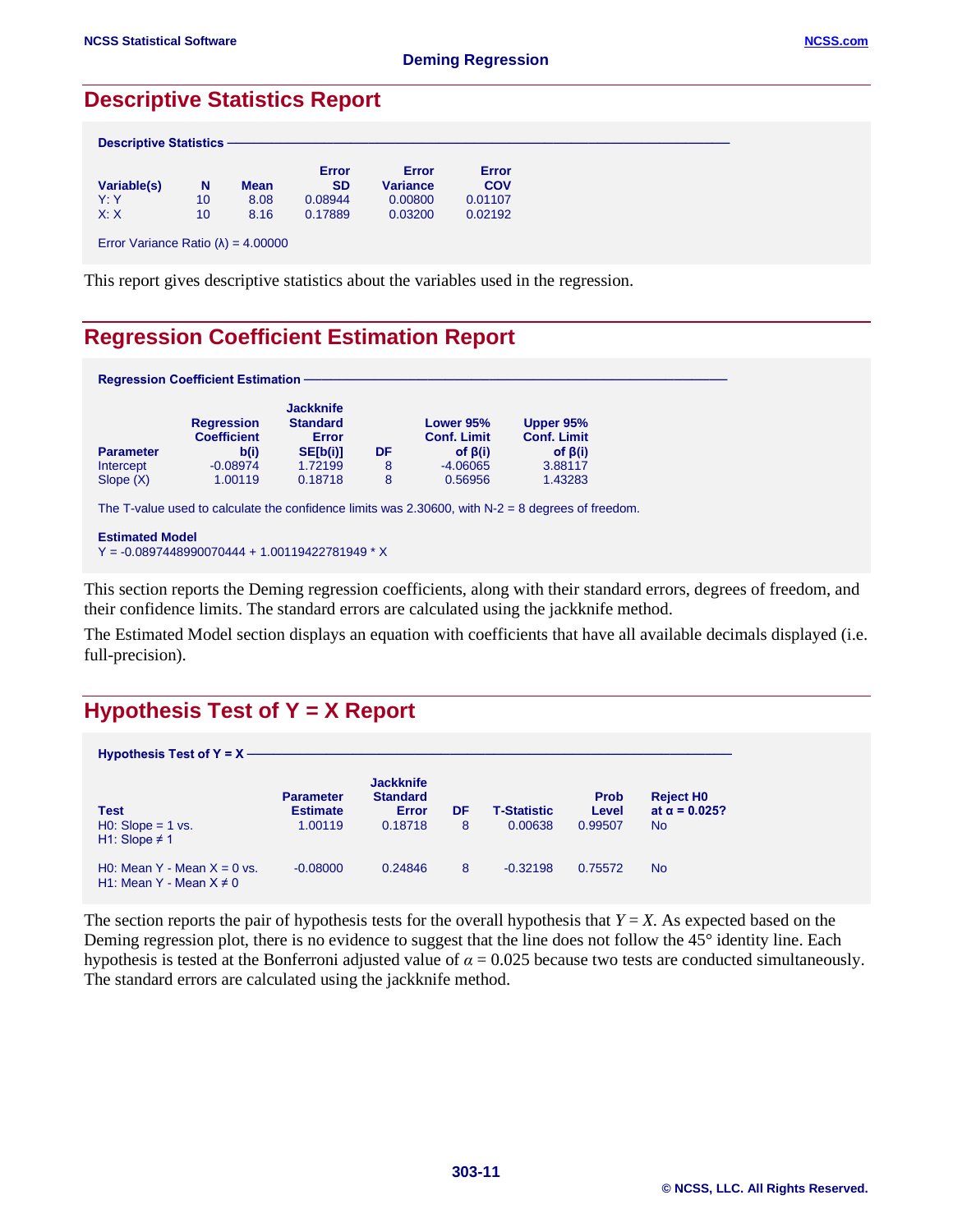## **Data List Report**

| <b>Data List</b> |      |      |                                        |                                        |                                |  |
|------------------|------|------|----------------------------------------|----------------------------------------|--------------------------------|--|
| <b>Row</b>       | X    | Υ    | <b>Estimate</b><br>of True X<br>(Xhat) | <b>Estimate</b><br>of True Y<br>(Yhat) | <b>Predicted Y</b><br>(Yhat X) |  |
|                  |      | 7.9  | 7.78455                                | 7.70410                                | 6.91861                        |  |
| $\overline{2}$   | 8.3  | 8.2  | 8.28388                                | 8.20403                                | 8.22017                        |  |
| 3                | 10.5 | 9.6  | 9.84224                                | 9.76424                                | 10.42279                       |  |
| 4                | 9    | 9    | 9.06315                                | 8.98423                                | 8.92100                        |  |
| 5                | 5.1  | 6.5  | 6.28607                                | 6.20384                                | 5.01635                        |  |
| 6                | 8.2  | 7.3  | 7.54443                                | 7.46370                                | 8.12005                        |  |
| 7                | 10.2 | 10.2 | 10.26201                               | 10.18452                               | 10.12244                       |  |
| 8                | 10.3 | 10.6 | 10.60174                               | 10.52466                               | 10.22256                       |  |
| 9                | 7.1  | 6.3  | 6.52542                                | 6.44347                                | 7.01873                        |  |
| 10               | 5.9  | 5.2  | 5.40651                                | 5.32322                                | 5.81730                        |  |

This section reports the estimated and predicted values for each of the input data points. This report may be quite lengthy if you have a large dataset. You can save these values back to the database using the Storage tab on the procedure window.

## **Residuals Report**

| <b>Residuals</b> |      |      |                                    |                                  |                                                 |                                     |
|------------------|------|------|------------------------------------|----------------------------------|-------------------------------------------------|-------------------------------------|
| <b>Row</b>       | X    | Υ    | X<br><b>Residual</b><br>$(X-Xhat)$ | Υ<br><b>Residual</b><br>(Y-Yhat) | <b>Raw Y</b><br><b>Residual</b><br>$(Y-Yhat X)$ | <b>Optimized</b><br><b>Residual</b> |
|                  |      | 7.9  | $-0.78455$                         | 0.19590                          | 0.98139                                         | 0.87694                             |
| $\overline{2}$   | 8.3  | 8.2  | 0.01612                            | $-0.00403$                       | $-0.02017$                                      | $-0.01802$                          |
| 3                | 10.5 | 9.6  | 0.65776                            | $-0.16424$                       | $-0.82279$                                      | $-0.73523$                          |
| 4                | 9    | 9    | $-0.06315$                         | 0.01577                          | 0.07900                                         | 0.07059                             |
| 5                | 5.1  | 6.5  | $-1.18607$                         | 0.29616                          | 1.48365                                         | 1.32575                             |
| 6                | 8.2  | 7.3  | 0.65557                            | $-0.16370$                       | $-0.82005$                                      | $-0.73277$                          |
|                  | 10.2 | 10.2 | $-0.06201$                         | 0.01548                          | 0.07756                                         | 0.06931                             |
| 8                | 10.3 | 10.6 | $-0.30174$                         | 0.07534                          | 0.37744                                         | 0.33727                             |
| 9                | 7.1  | 6.3  | 0.57458                            | $-0.14347$                       | $-0.71873$                                      | $-0.64224$                          |
| 10               | 5.9  | 5.2  | 0.49349                            | $-0.12322$                       | $-0.61730$                                      | $-0.55160$                          |

This section reports the residuals for each of the input data points. There are 4 different types of residuals that are reported. This report may be quite lengthy if you have a large dataset. You can save these values back to the database using the Storage tab on the procedure window.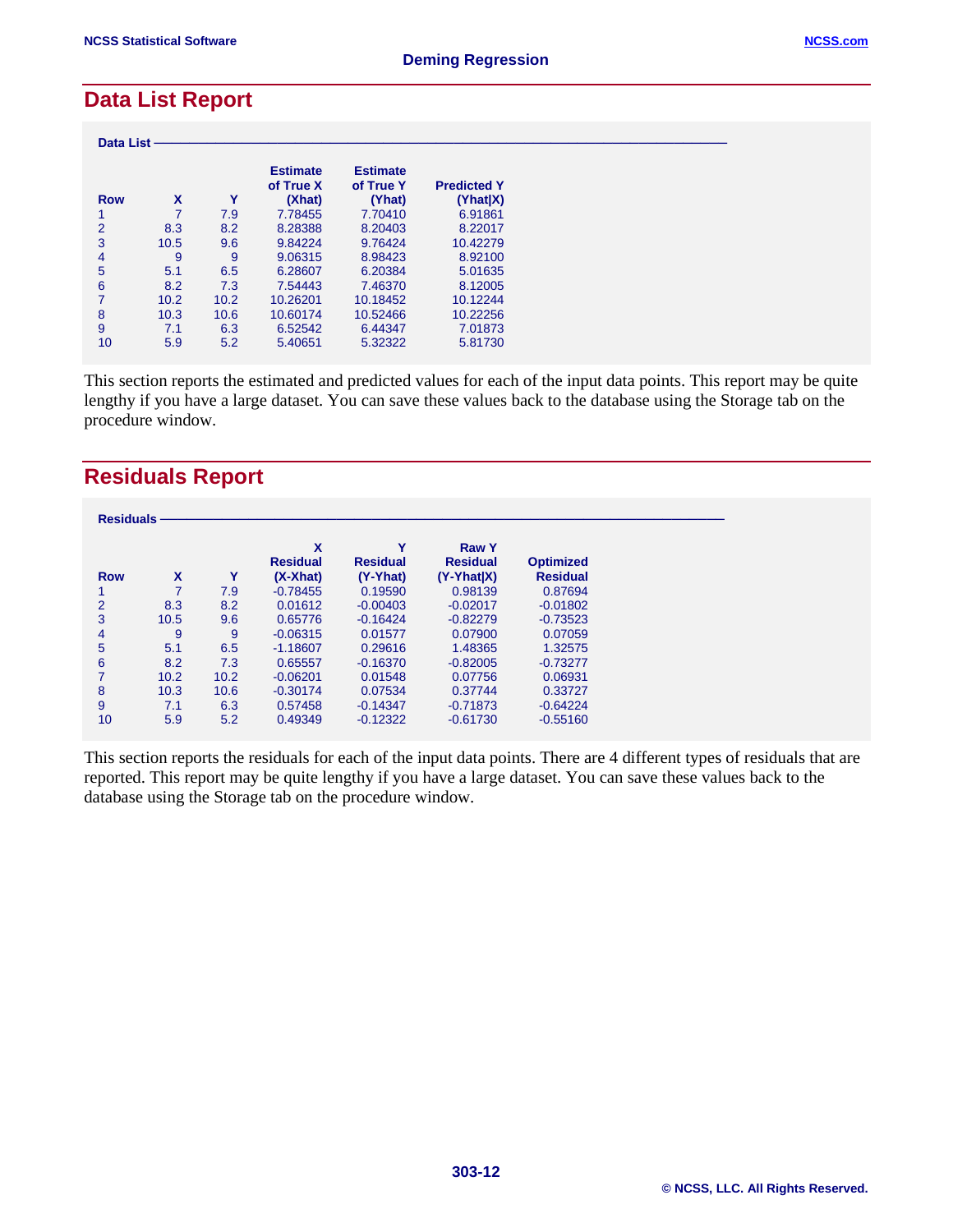## **Predicted Y's at Data X's Report**

|                |      | <b>Predicted Y</b> | <b>Jackknife</b><br><b>Standard</b><br><b>Error</b> | Lower 95%<br><b>Conf. Limit</b> | Upper 95%<br><b>Conf. Limit</b> |
|----------------|------|--------------------|-----------------------------------------------------|---------------------------------|---------------------------------|
| <b>Row</b>     | X    | (Yhat X)           | <b>SE[Yhat X]</b>                                   | of Y X                          | of Y X                          |
|                | 7    | 6.91861            | 0.46020                                             | 5.85739                         | 7.97984                         |
| $\overline{2}$ | 8.3  | 8.22017            | 0.28011                                             | 7.57424                         | 8.86610                         |
| 3              | 10.5 | 10.42279           | 0.35015                                             | 9.61535                         | 11.23024                        |
| 4              | 9    | 8.92100            | 0.23605                                             | 8.37667                         | 9.46533                         |
| 5              | 5.1  | 5.01635            | 0.78719                                             | 3.20109                         | 6.83160                         |
| 6              | 8.2  | 8.12005            | 0.29071                                             | 7.44967                         | 8.79043                         |
| 7              | 10.2 | 10.12244           | 0.31083                                             | 9.40566                         | 10.83921                        |
| 8              | 10.3 | 10.22256           | 0.32338                                             | 9.47683                         | 10.96828                        |
| 9              | 7.1  | 7.01873            | 0.44421                                             | 5.99437                         | 8.04309                         |
| 10             | 5.9  | 5.81730            | 0.64583                                             | 4.32802                         | 7.30658                         |

The T-value used to calculate the confidence limits was 2.30600, with N-2 = 8 degrees of freedom.

This section reports the predicted values of *Y* for each of the *X* data values, along with their standard errors and confidence limits. The standard errors are calculated using the jackknife method. This report may be quite lengthy if you have a large dataset. You can save these values back to the database using the Storage tab on the procedure window.

## **Predicted Y's at Specific X's Report**

|    |                    | <b>Jackknife</b><br><b>Standard</b> | Lower 95%          | Upper 95%          |  |
|----|--------------------|-------------------------------------|--------------------|--------------------|--|
|    | <b>Predicted Y</b> | Error                               | <b>Conf. Limit</b> | <b>Conf. Limit</b> |  |
| X  | (Yhat X)           | <b>SE[Yhat X]</b>                   | of Y X             | of Y X             |  |
| 6  | 5.91742            | 0.62843                             | 4.46826            | 7.36658            |  |
|    | 6.91861            | 0.46020                             | 5.85739            | 7.97984            |  |
| 8  | 7.91981            | 0.31419                             | 7.19528            | 8.64434            |  |
| 9  | 8.92100            | 0.23605                             | 8.37667            | 9.46533            |  |
| 10 | 9.92220            | 0.28774                             | 9.25868            | 10.58572           |  |

The T-value used to calculate the confidence limits was 2.30600, with N-2 = 8 degrees of freedom.

This section reports the predicted values of *Y* for each of the *X* values specified on the Reports tab of the procedure window, along with their standard errors and confidence limits. The standard errors are calculated using the jackknife method. This report may be quite lengthy if you have a large dataset.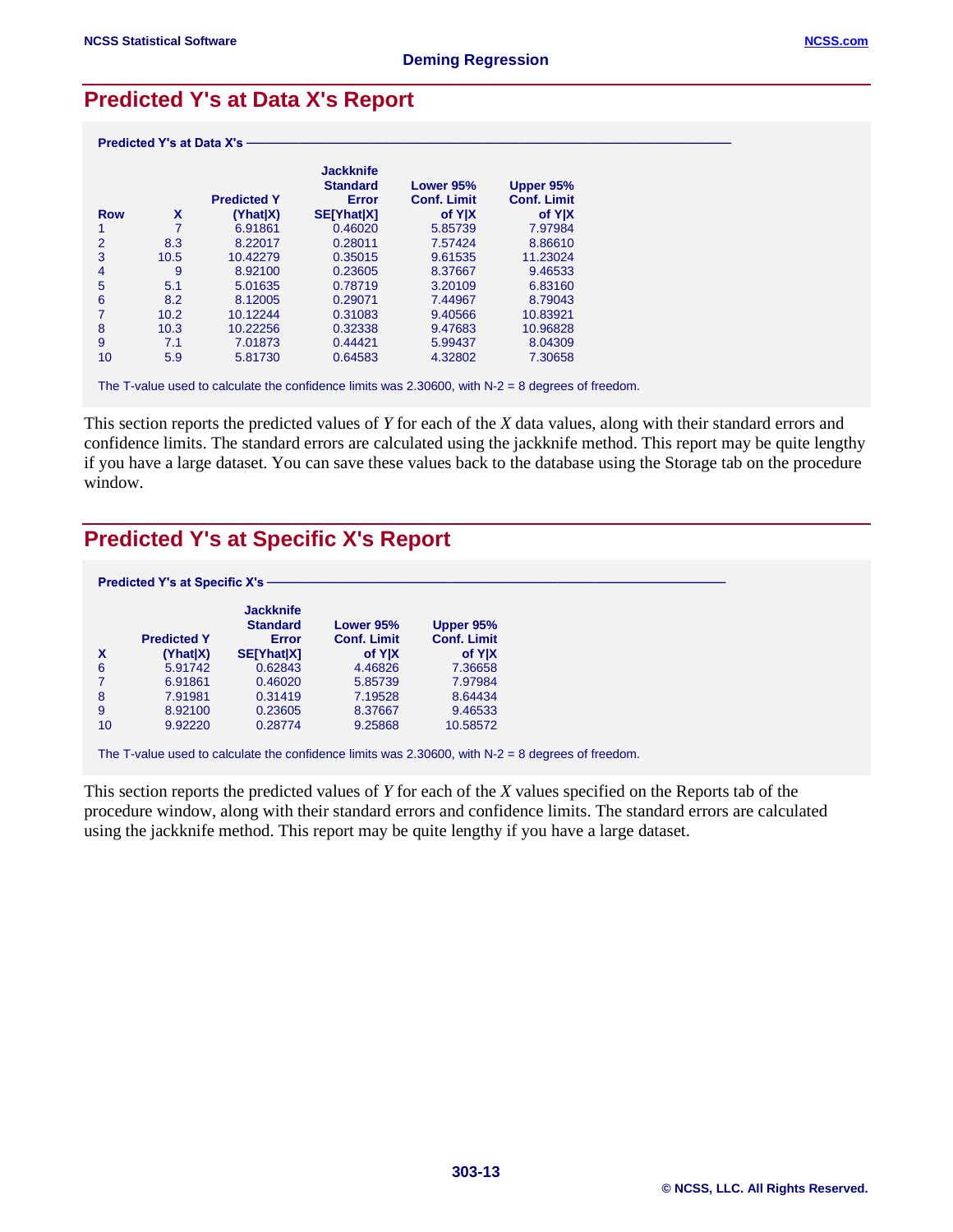## **Difference vs. Average Plot**



This plot shows the differences between *X* and *Y* for each data pair versus their averages. Use this plot to help determine whether simple Deming regression is sufficient or whether you should use the weighted approach. When the scatter is constant, like it is here, then simple Deming regression is appropriate. If there is a coneshaped pattern across the horizontal axis, then you should consider using weighted Deming regression instead.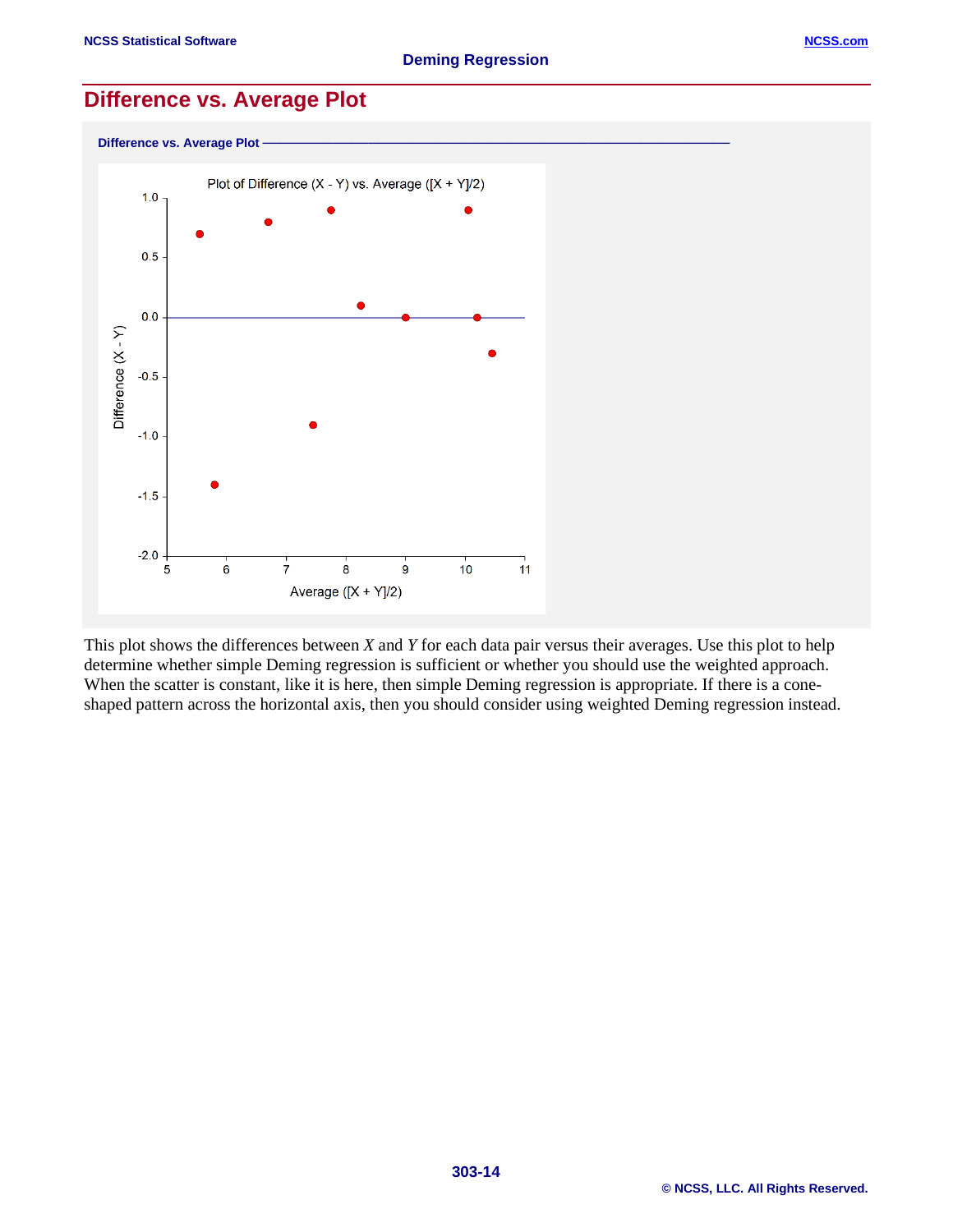$-0.5$ 

 $-1.0$ 

5  $10$ 25

## **Residual Diagnostic Plots**



The residual diagnostic plots should be used to check the Deming regression assumptions of residual normality. The points in the residual scatter plot should be evenly distributed across the horizontal axis, with no apparent patterns or definite shapes. The points in the normal probability plot should follow closely to the straight line. The histogram is really only useful if you have a sufficient number of residuals, which is clearly not the case here.

You have the option of generating many different kinds of

50

Percent of Values

75

90 95

99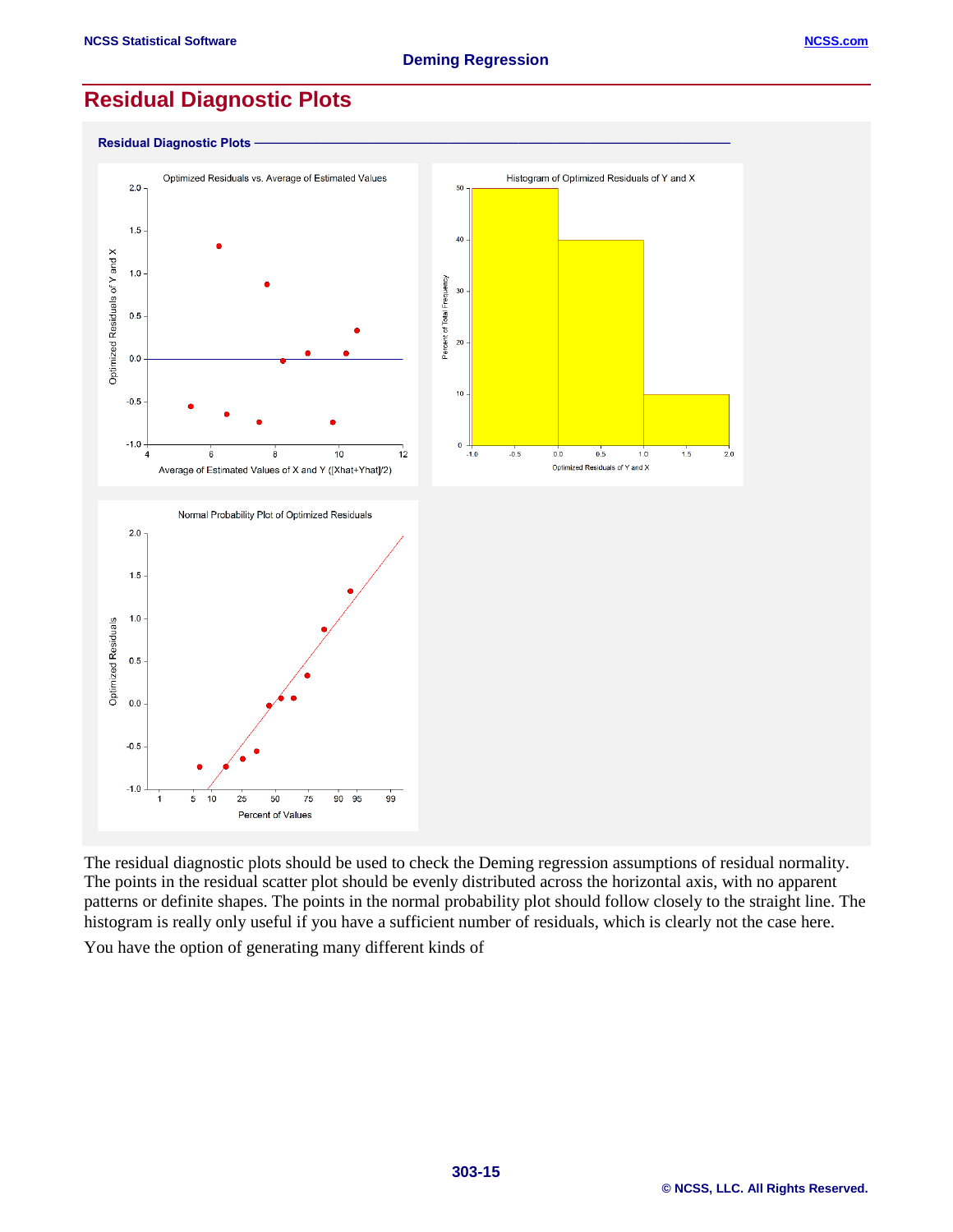# **Example 2 – Simple Deming Regression with Unknown Measurement Error**

This section presents an example of how to run a simple Deming regression analysis when the measurement errors for both *Y* and *X* are unknown and must be estimated from duplicate data values. This example uses the *DemingReg2* dataset.

## **Setup**

To run this example, complete the following steps:

#### **1 Open the DemingReg2 example dataset**

- From the File menu of the NCSS Data window, select **Open Example Data**.
- Select **DemingReg2** and click **OK**.

#### **2 Specify the Deming Regression procedure options**

- Find and open the **Deming Regression** procedure using the menus or the Procedure Navigator.
- The settings for this example are listed below and are stored in the **Example 2** settings template. To load this template, click **Open Example Template** in the Help Center or File menu.

| <b>Option</b>                                               | Value |
|-------------------------------------------------------------|-------|
| Variables Tab                                               |       |
|                                                             |       |
| <b>Plots Tab</b><br>Deming Regression Scatter Plot  Checked |       |
| Deming Regression Scatter Plot Format (Click the Button)    |       |
| More Lines Tab                                              |       |

#### **3 Run the procedure**

• Click the **Run** button to perform the calculations and generate the output.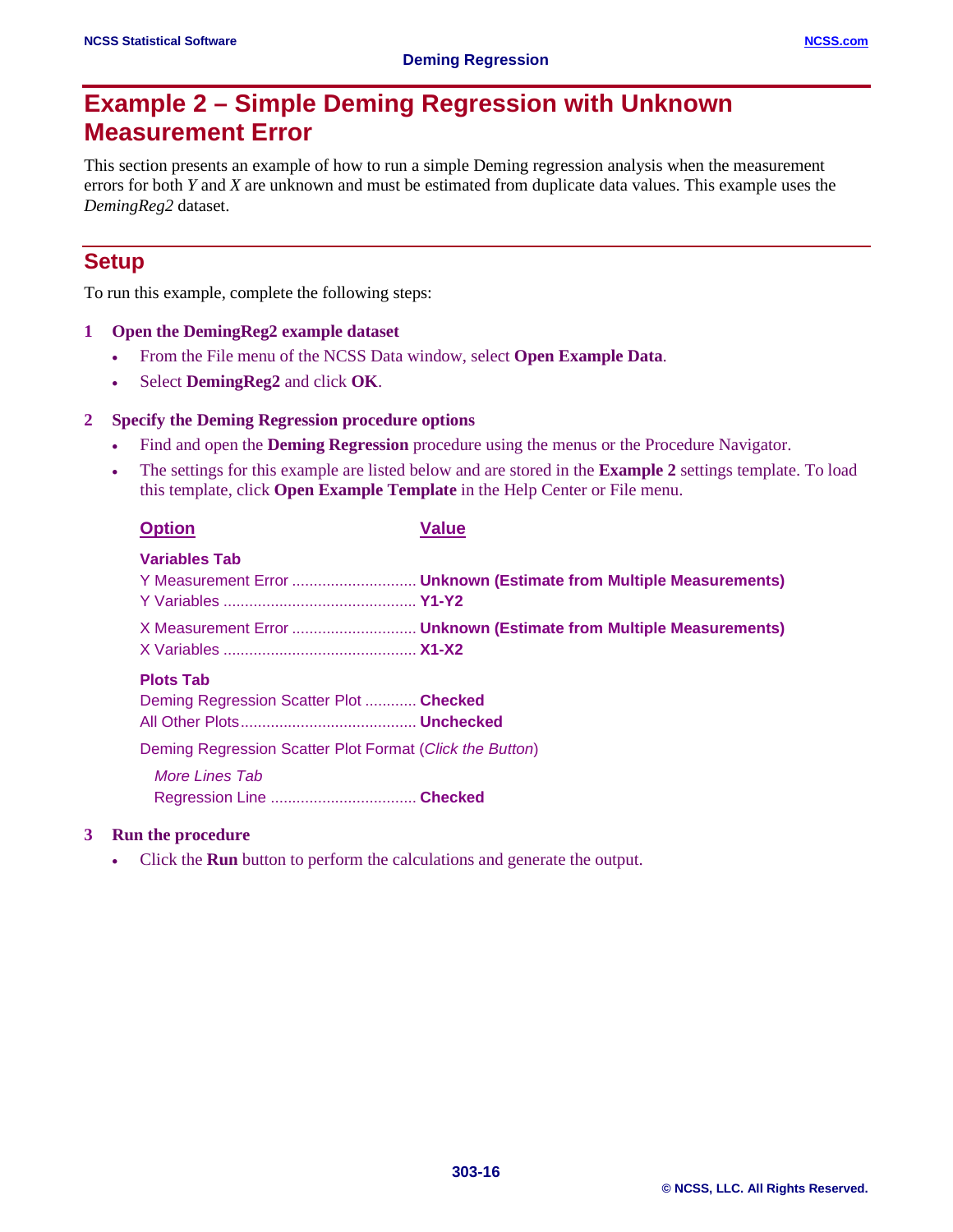## **Output**

**Deming Regression Scatter Plot** 



#### $Run$  Summary

| <b>Item</b>                   | Value            | <b>Item</b>                        | Value   |
|-------------------------------|------------------|------------------------------------|---------|
| <b>Y</b> Measurement Error    | <b>Unknown</b>   | <b>Rows Processed</b>              | 10      |
| <b>Y</b> Variables            | Y1.Y2            | <b>Rows with Missing Values</b>    | 0       |
| X Measurement Error           | <b>Unknown</b>   | <b>Rows Used in Estimation</b>     | 10      |
| X Variables                   | X1.X2            |                                    |         |
|                               |                  | Error Variance Ratio ( $\lambda$ ) | 1.00000 |
| <b>Deming Regression Type</b> | Simple           | <b>Y Error Variance</b>            | 3.25000 |
| <b>SE Estimation</b>          | <b>Jackknife</b> | X Error Variance                   | 3.25000 |
| Jackknife DF                  | $N-2$            | <b>Y</b> Coefficient of Variation  | 0.02090 |
| Intercept                     | $-1.47179$       | X Coefficient of Variation         | 0.01409 |
| <b>Slope</b>                  | 0.68559          |                                    |         |
|                               |                  |                                    |         |

**303-17**

#### Descriptive Statistics

|             |    |             | Error     | Error           | Error   |
|-------------|----|-------------|-----------|-----------------|---------|
| Variable(s) | N  | <b>Mean</b> | <b>SD</b> | <b>Variance</b> | COV     |
| Y: Y1.Y2    | 10 | 86.25       | 1.80278   | 3.25000         | 0.02090 |
| X: X1.X2    | 10 | 127.95      | 1.80278   | 3.25000         | 0.01409 |

Error Variance Ratio  $(\lambda) = 1.00000$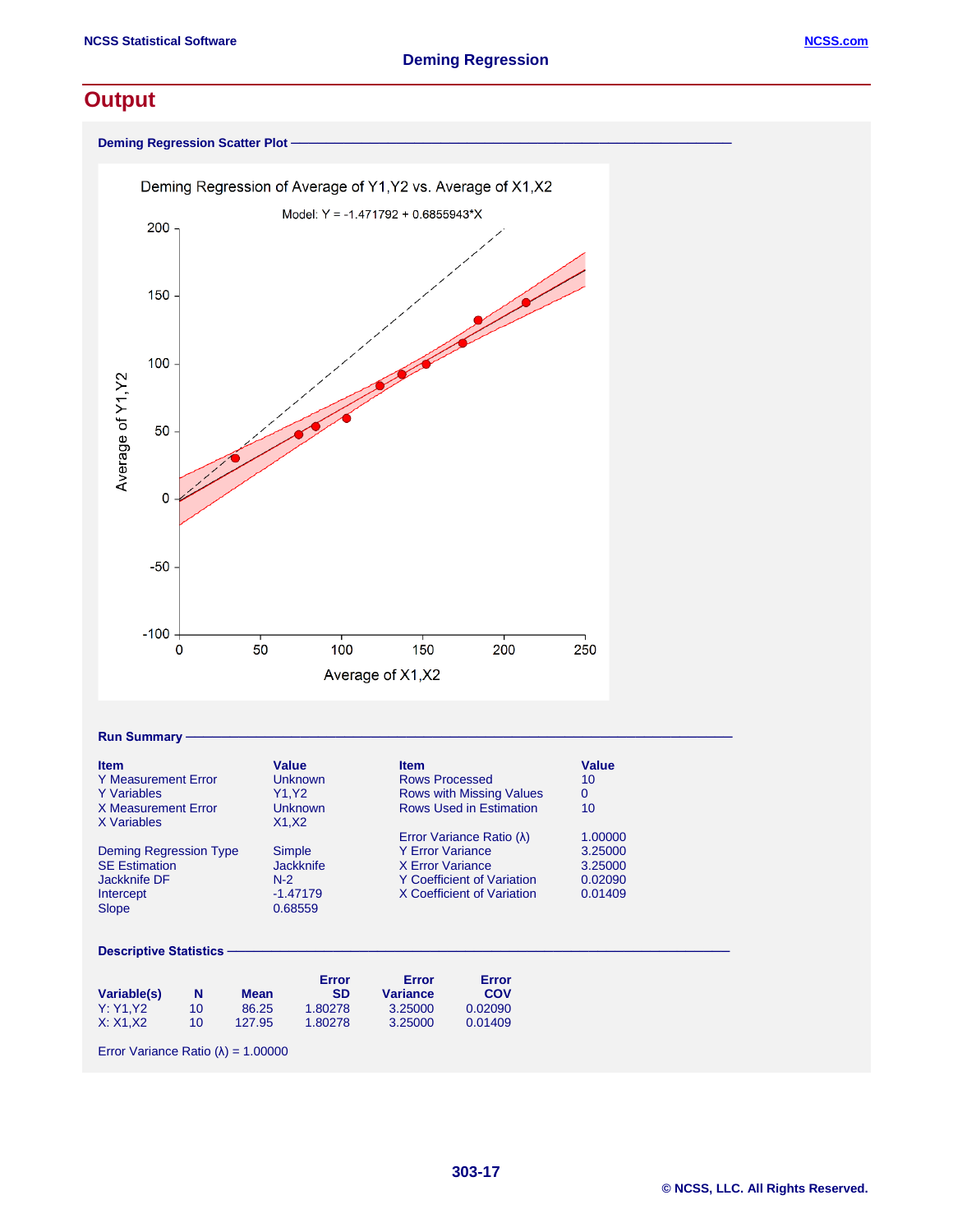| <b>Regression Coefficient Estimation -</b>                                                               |                                                                          |                                                                                       |                                                                |                                                           |                                  |                                                                         |                                                    |
|----------------------------------------------------------------------------------------------------------|--------------------------------------------------------------------------|---------------------------------------------------------------------------------------|----------------------------------------------------------------|-----------------------------------------------------------|----------------------------------|-------------------------------------------------------------------------|----------------------------------------------------|
| <b>Parameter</b><br>Intercept<br>Slope $(X1, X2)$                                                        | <b>Regression</b><br><b>Coefficient</b><br>b(i)<br>$-1.47179$<br>0.68559 | <b>Jackknife</b><br><b>Standard</b><br><b>Error</b><br>SE[b(i)]<br>7.49434<br>0.04981 | DF<br>8<br>8                                                   | Lower 95%<br><b>Conf. Limit</b><br>$-18.75378$<br>0.57074 | of $\beta(i)$                    | Upper 95%<br><b>Conf. Limit</b><br>of $\beta(i)$<br>15.81019<br>0.80045 |                                                    |
| The T-value used to calculate the confidence limits was 2.30600, with $N-2 = 8$ degrees of freedom.      |                                                                          |                                                                                       |                                                                |                                                           |                                  |                                                                         |                                                    |
| <b>Estimated Model</b><br>$Y = 1.47179171648271 + 0.685594308061608 * X$<br>Hypothesis Test of $Y = X -$ |                                                                          |                                                                                       |                                                                |                                                           |                                  |                                                                         |                                                    |
| <b>Test</b><br>$H0: Slope = 1 vs.$<br>H1: Slope $\neq$ 1                                                 |                                                                          | <b>Parameter</b><br><b>Estimate</b><br>0.68559                                        | <b>Jackknife</b><br><b>Standard</b><br><b>Error</b><br>0.04981 | DF<br>8                                                   | <b>T-Statistic</b><br>$-6.31245$ | <b>Prob</b><br>Level<br>0.00023                                         | <b>Reject HO</b><br>at $α = 0.025$ ?<br><b>Yes</b> |
| H0: Mean Y - Mean $X = 0$ vs.<br>H1: Mean Y - Mean $X \neq 0$                                            |                                                                          | $-41.70000$                                                                           | 5.80048                                                        | 8                                                         | $-7.18906$                       | 0.00009                                                                 | <b>Yes</b>                                         |

In this case the slope if very different from one (reject H0 with p-value = 0.00023) and the location parameters are not equal (reject H0 with p-value = 0.00009), indicating a systematic difference between the two variables. Interestingly, the simple linear regression line is not too much different from the Deming regression line in this case.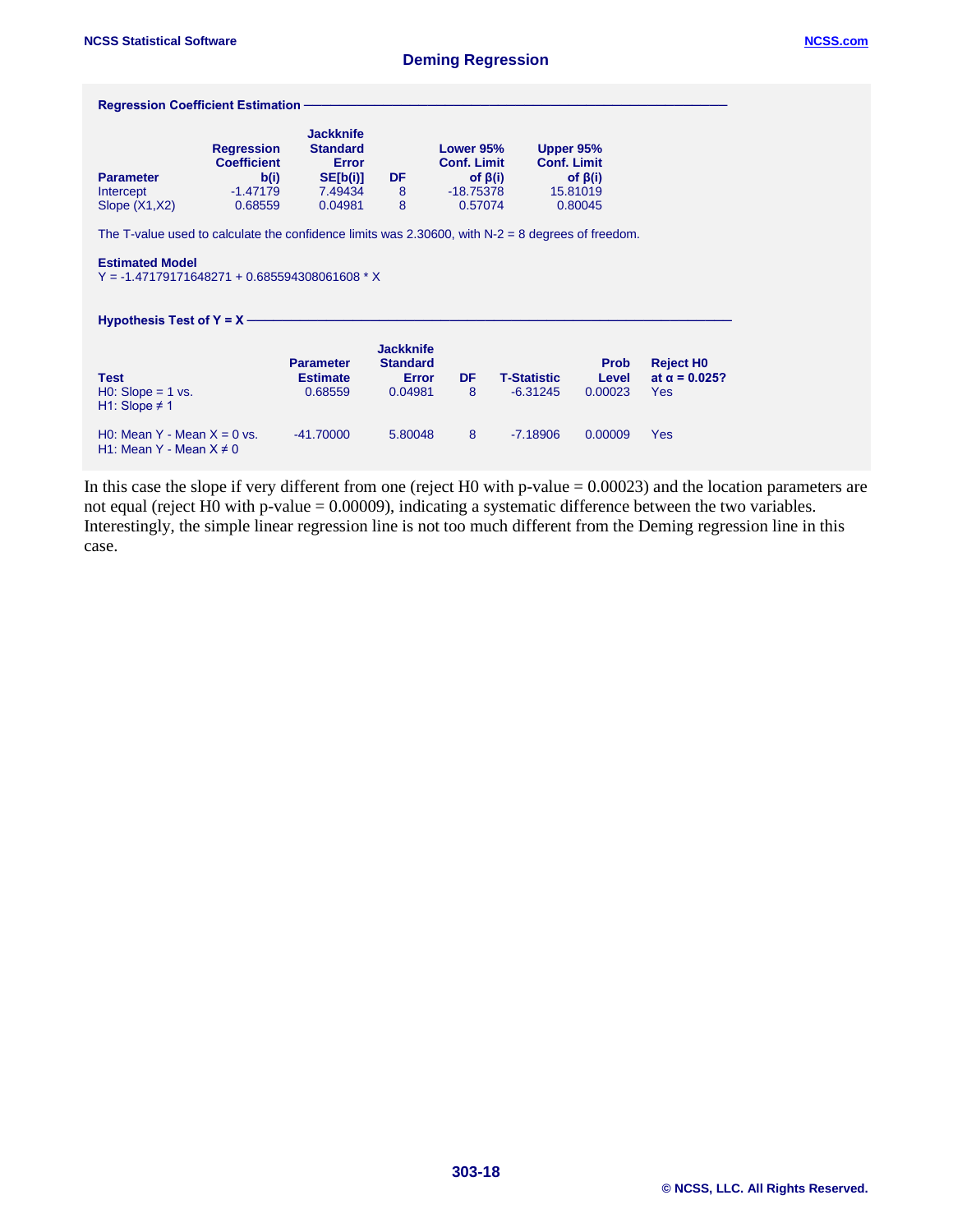# **Example 3 – Weighted Deming Regression**

This section presents an example of how to run a weighted Deming regression analysis. This example uses the *DemingReg3* dataset. In the example, we will assume a constant error ratio of 1.

## **Setup**

To run this example, complete the following steps:

#### **1 Open the DemingReg3 example dataset**

- From the File menu of the NCSS Data window, select **Open Example Data**.
- Select **DemingReg3** and click **OK**.

#### **2 Specify the Deming Regression procedure options**

- Find and open the **Deming Regression** procedure using the menus or the Procedure Navigator.
- The settings for this example are listed below and are stored in the **Example 3** settings template. To load this template, click **Open Example Template** in the Help Center or File menu.

| <b>Option</b>                    | <b>Value</b> |
|----------------------------------|--------------|
| <b>Variables Tab</b>             |              |
|                                  |              |
|                                  |              |
| Deming Regression Type  Weighted |              |

#### **3 Run the procedure**

• Click the **Run** button to perform the calculations and generate the output.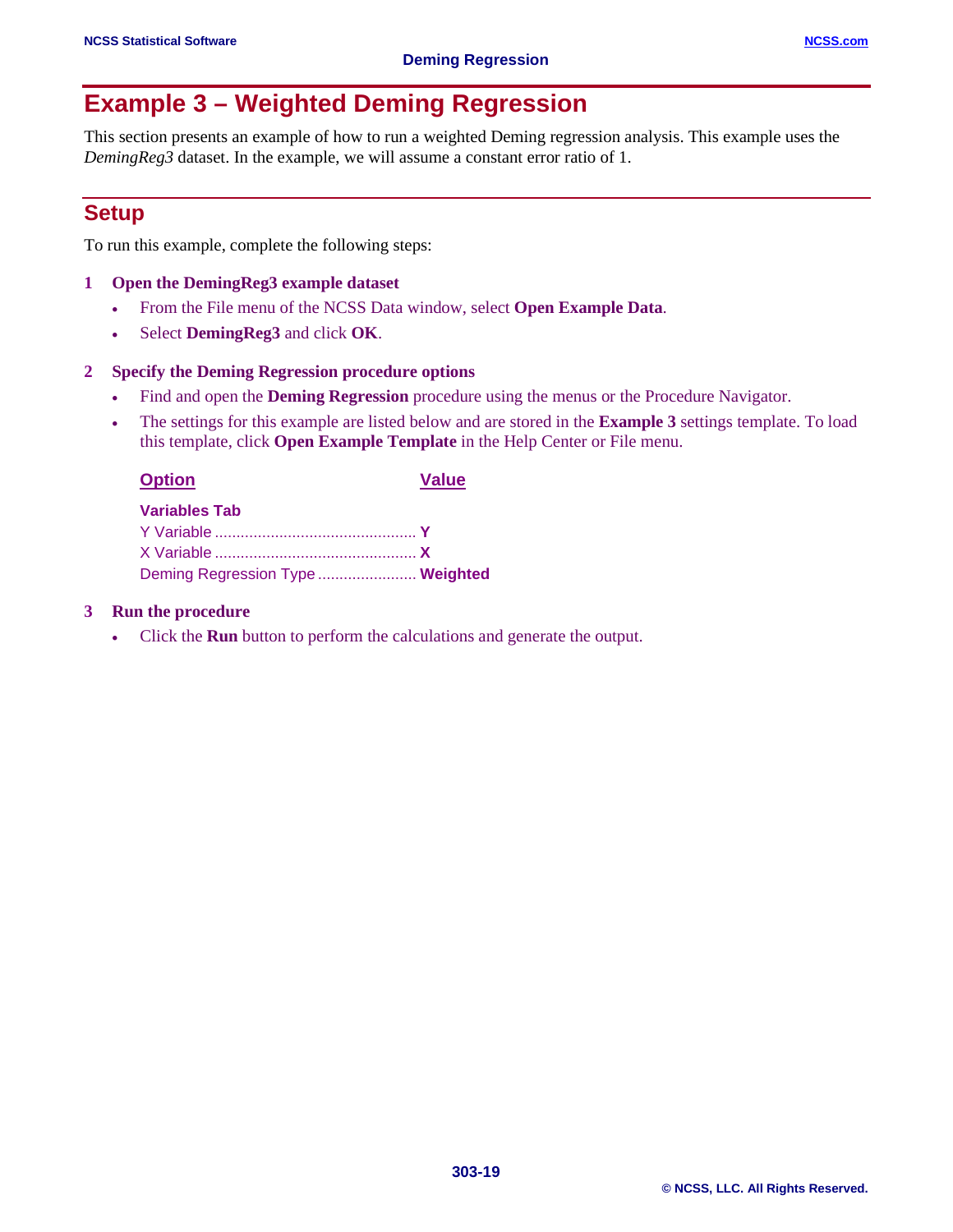## **Output**



#### $Run$  Summary

| <b>Item</b><br>Y Measurement Error<br>Y Variable<br>X Measurement Error<br>X Variable                                                  | Value<br>Known<br>Known<br>х                                                                | <b>Item</b><br>Rows Processed<br><b>Rows with Missing Values</b><br><b>Rows Used in Estimation</b>                                         | Value<br>100<br>0<br>100                            |
|----------------------------------------------------------------------------------------------------------------------------------------|---------------------------------------------------------------------------------------------|--------------------------------------------------------------------------------------------------------------------------------------------|-----------------------------------------------------|
| <b>Deming Regression Type</b><br><b>SE Estimation</b><br>Jackknife DF<br><b>Iterations</b><br>Convergence<br>Intercept<br><b>Slope</b> | Weighted<br><b>Jackknife</b><br>$N-2$<br>3 of 100<br><b>Normal</b><br>$-0.80805$<br>1.01434 | Error Variance Ratio (λ)<br><b>Y Error Variance</b><br>X Error Variance<br><b>Y Coefficient of Variation</b><br>X Coefficient of Variation | 1.00000<br>1.00000<br>1.00000<br>0.00209<br>0.00212 |

#### Descriptive Statistics

| Variable(s) | N   | Mean   | Error<br><b>SD</b> | Error<br><b>Variance</b> | Error<br>COV |
|-------------|-----|--------|--------------------|--------------------------|--------------|
| Y'Y         | 100 | 477.75 | 1.00000            | 1.00000                  | 0.00209      |
| X: X        | 100 | 471.76 | 1.00000            | 1.00000                  | 0.00212      |

Error Variance Ratio (λ) = 1.00000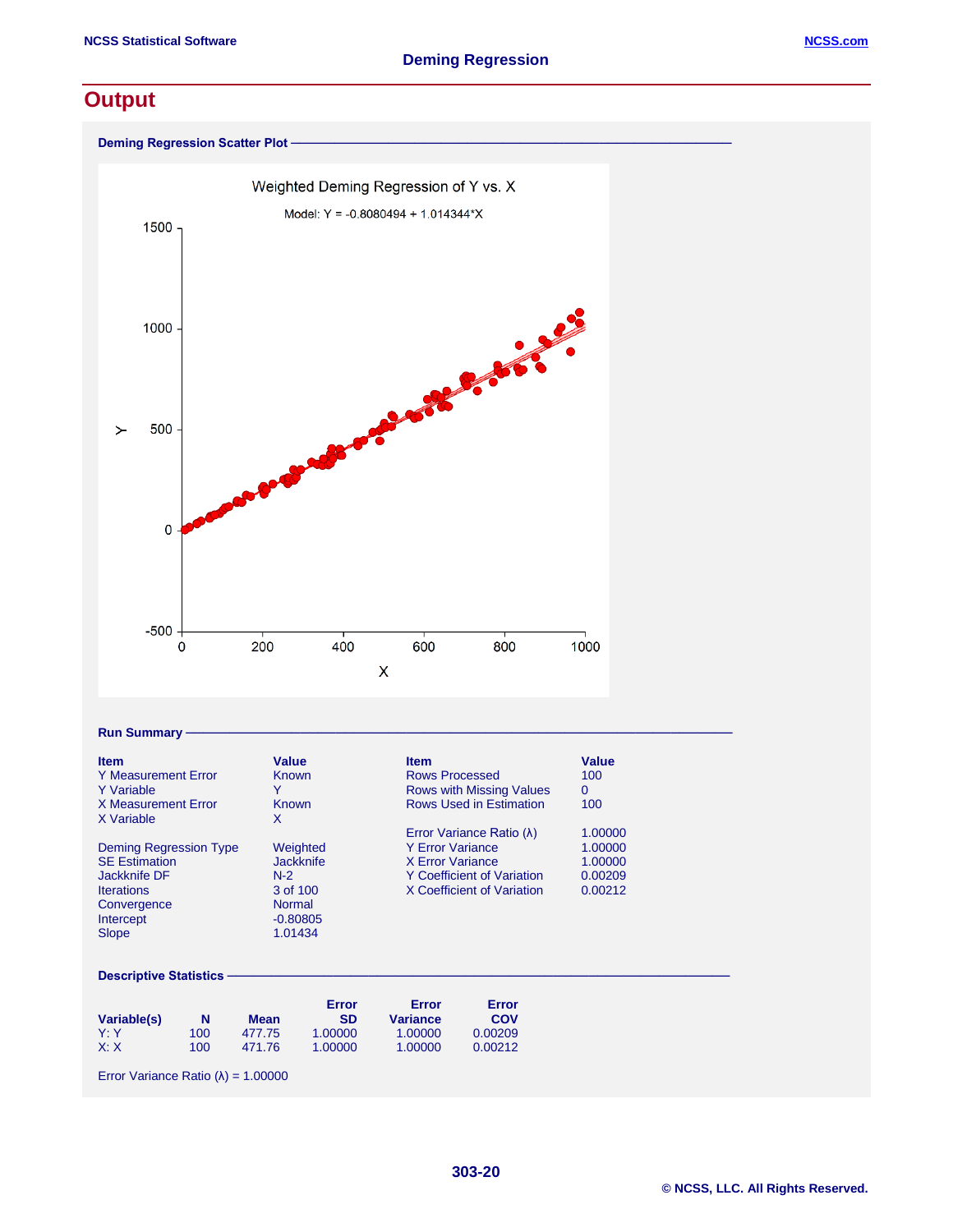#### **Regression Coefficient Estimation -**

|                  | <b>Regression</b><br><b>Coefficient</b> | <b>Jackknife</b><br><b>Standard</b><br>Error |    | Lower 95%<br><b>Conf. Limit</b> | Upper 95%<br><b>Conf. Limit</b> |
|------------------|-----------------------------------------|----------------------------------------------|----|---------------------------------|---------------------------------|
| <b>Parameter</b> | b(i)                                    | SE[b(i)]                                     | DF | of $\beta(i)$                   | of $\beta(i)$                   |
| Intercept        | $-0.80805$                              | 1.42057                                      | 98 | $-3.62713$                      | 2.01103                         |
| Slope $(X)$      | 1.01434                                 | 0.00847                                      | 98 | 0.99753                         | 1.03116                         |

The T-value used to calculate the confidence limits was 1.98447, with N-2 = 98 degrees of freedom.

#### **Estimated Model**

Y = -0.808049379959723 + 1.01434367011481 \* X

#### **Hypothesis Test of Y = X –**

| <b>Test</b><br>$H0: Slope = 1 vs.$<br>H1: Slope $\neq$ 1      | <b>Parameter</b><br><b>Estimate</b><br>1.01434 | <b>Jackknife</b><br><b>Standard</b><br>Error<br>0.00847 | <b>DF</b><br>98 | <b>T-Statistic</b><br>1.69317 | <b>Prob</b><br>Level<br>0.09360 | <b>Reject HO</b><br>at $\alpha$ = 0.025?<br><b>No</b> |
|---------------------------------------------------------------|------------------------------------------------|---------------------------------------------------------|-----------------|-------------------------------|---------------------------------|-------------------------------------------------------|
| H0: Mean Y - Mean $X = 0$ vs.<br>H1: Mean Y - Mean $X \neq 0$ | $-0.52396$                                     | 1.68469                                                 | 98              | $-0.31101$                    | 0.75645                         | <b>No</b>                                             |

#### Difference vs. Average Plot **·**

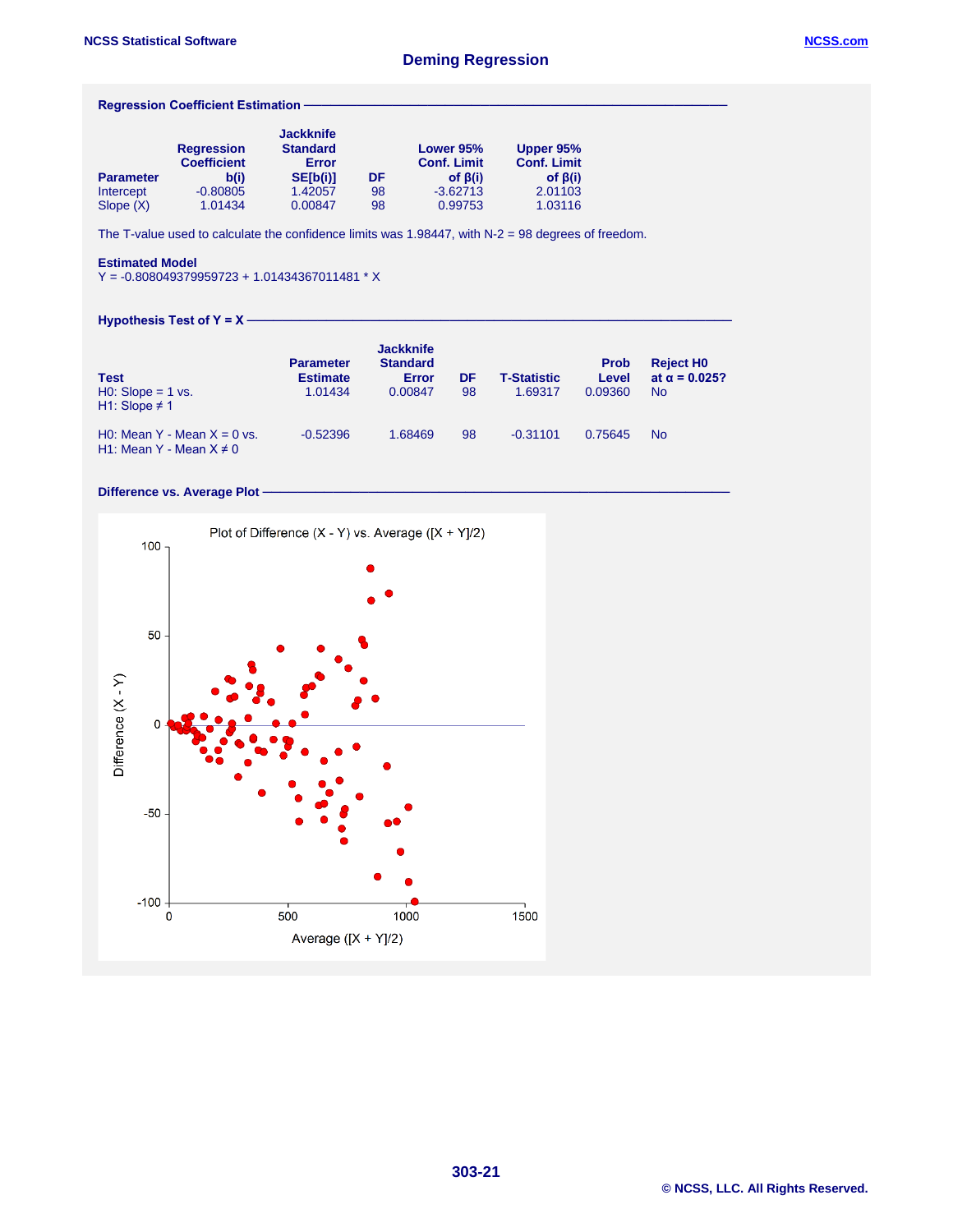

The cone-shaped pattern in the Difference vs. Average plot indicates the need for weighted Deming regression. The proportional increase in standard deviation is also apparent on the Deming regression scatter plot. The results indicate that the regression line does not differ significantly from unity.

#### **© NCSS, LLC. All Rights Reserved.**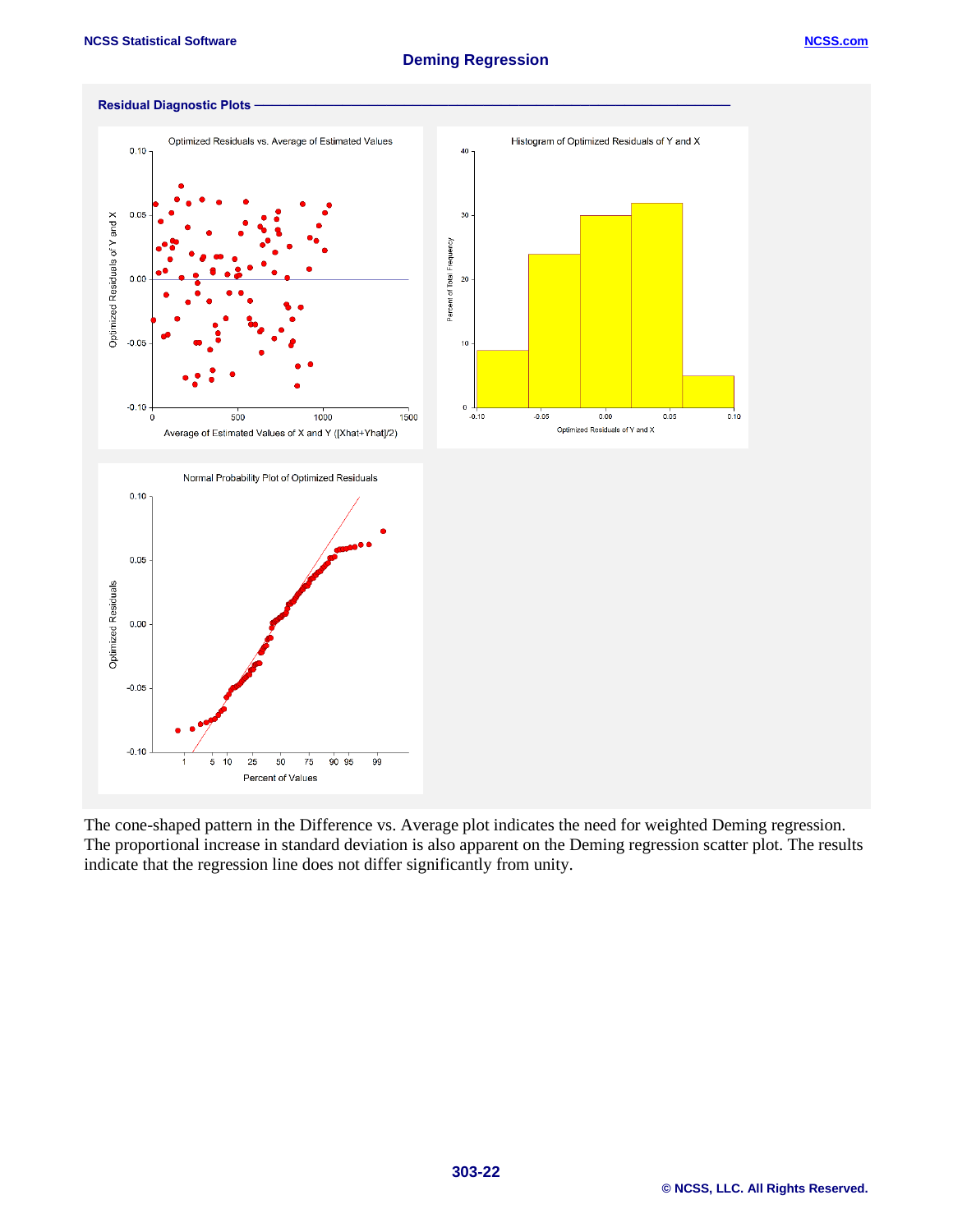# **Example 4 – Simple Deming Regression with a Grouping Variable**

This section presents an example of how to run a simple Deming regression analysis with a grouping variable. This example uses the *DemingReg4* dataset. In the example, we will assume a constant error ratio of 1.

## **Setup**

To run this example, complete the following steps:

#### **1 Open the DemingReg4 example dataset**

- From the File menu of the NCSS Data window, select **Open Example Data**.
- Select **DemingReg4** and click **OK**.

#### **2 Specify the Deming Regression procedure options**

- Find and open the **Deming Regression** procedure using the menus or the Procedure Navigator.
- The settings for this example are listed below and are stored in the **Example 4** settings template. To load this template, click **Open Example Template** in the Help Center or File menu.

| <b>Option</b>                                                                                                                      | <b>Value</b> |
|------------------------------------------------------------------------------------------------------------------------------------|--------------|
| <b>Variables Tab</b>                                                                                                               |              |
| <b>Reports Tab</b><br>Regression Coefficient Estimation Checked                                                                    |              |
| <b>Plots Tab</b><br>Deming Regression Scatter Plot  Checked<br>Show Combined Plot (If Checked<br><b>Grouping Variable Present)</b> |              |
|                                                                                                                                    |              |

#### **3 Run the procedure**

• Click the **Run** button to perform the calculations and generate the output.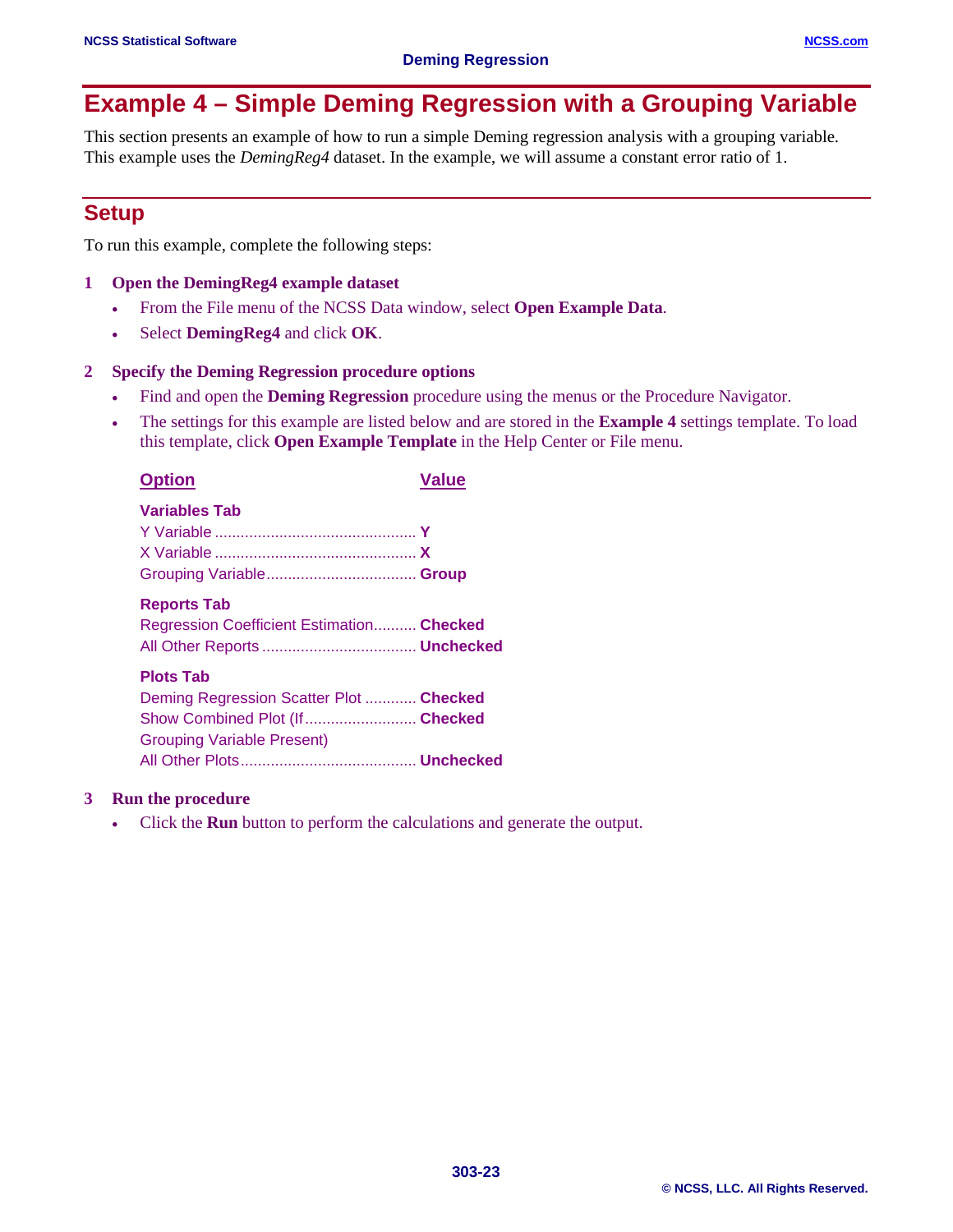## **Output**



**Deming Regression Scatter Plot for Group = "A" -**

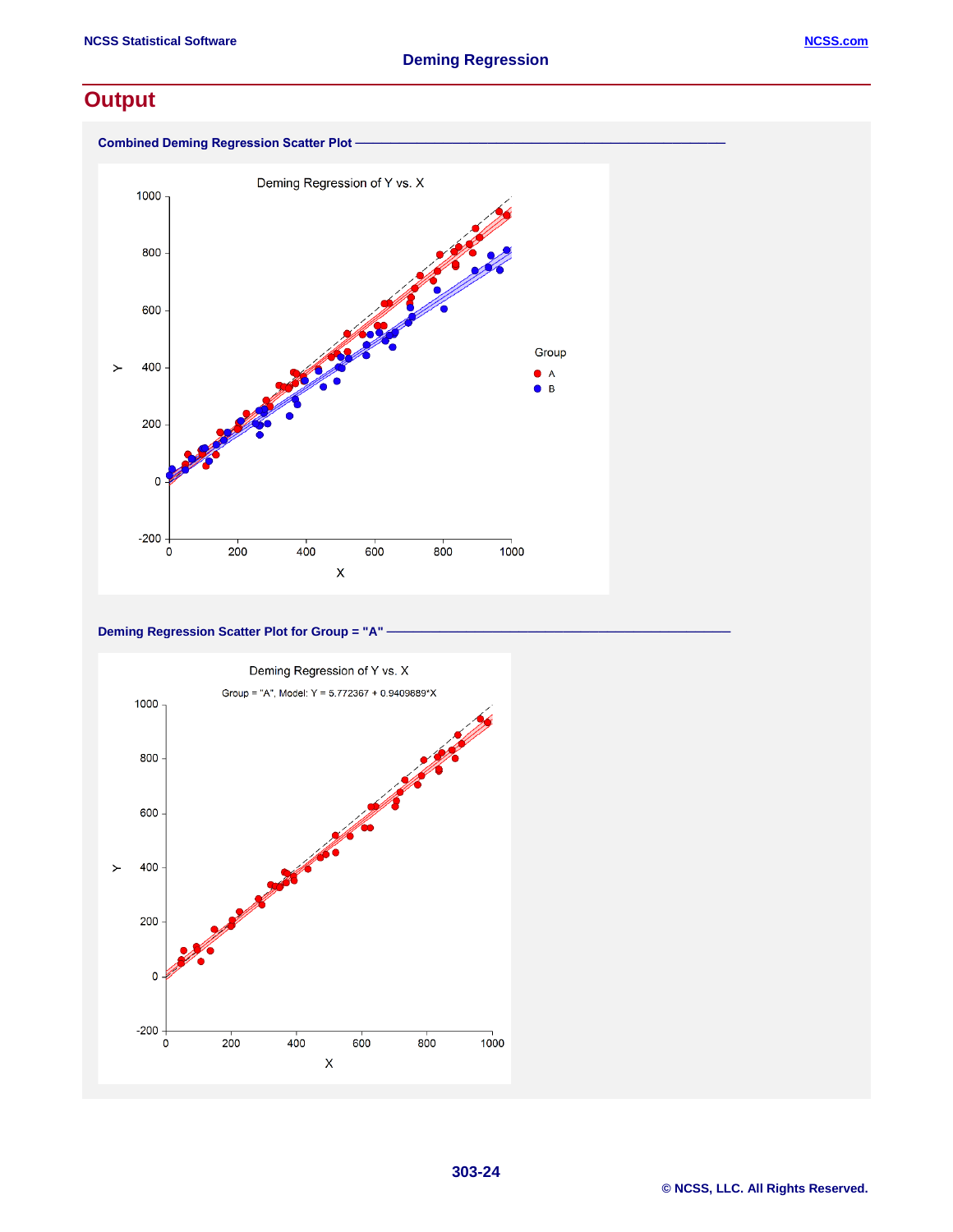|                  | <b>Regression</b>  | <b>Jackknife</b><br><b>Standard</b> |    | Lower 95%          | Upper 95%          |
|------------------|--------------------|-------------------------------------|----|--------------------|--------------------|
|                  | <b>Coefficient</b> | Error                               |    | <b>Conf. Limit</b> | <b>Conf. Limit</b> |
| <b>Parameter</b> | b(i)               | SE[b(i)]                            | DF | of $\beta(i)$      | of $\beta(i)$      |
| Intercept        | 5.77237            | 7.54389                             | 48 | $-9.39564$         | 20.94037           |
| Slope(X)         | 0.94099            | 0.01413                             | 48 | 0.91258            | 0.96940            |

#### **Estimated Model**

Y = 5.77236644152418 + 0.940988919637653 \* X





The T-value used to calculate the confidence limits was 2.01063, with N-2 = 48 degrees of freedom.

**Estimated Model** Y = 12.5822121029879 + 0.792747665759649 \* X

Separate regressions are performed for each group. The combined plot displays both results on a single graph. Here we can see that group "B" deviates more from the unity line than group "A". After the combined plot, the results are given separately for each group.

0.76398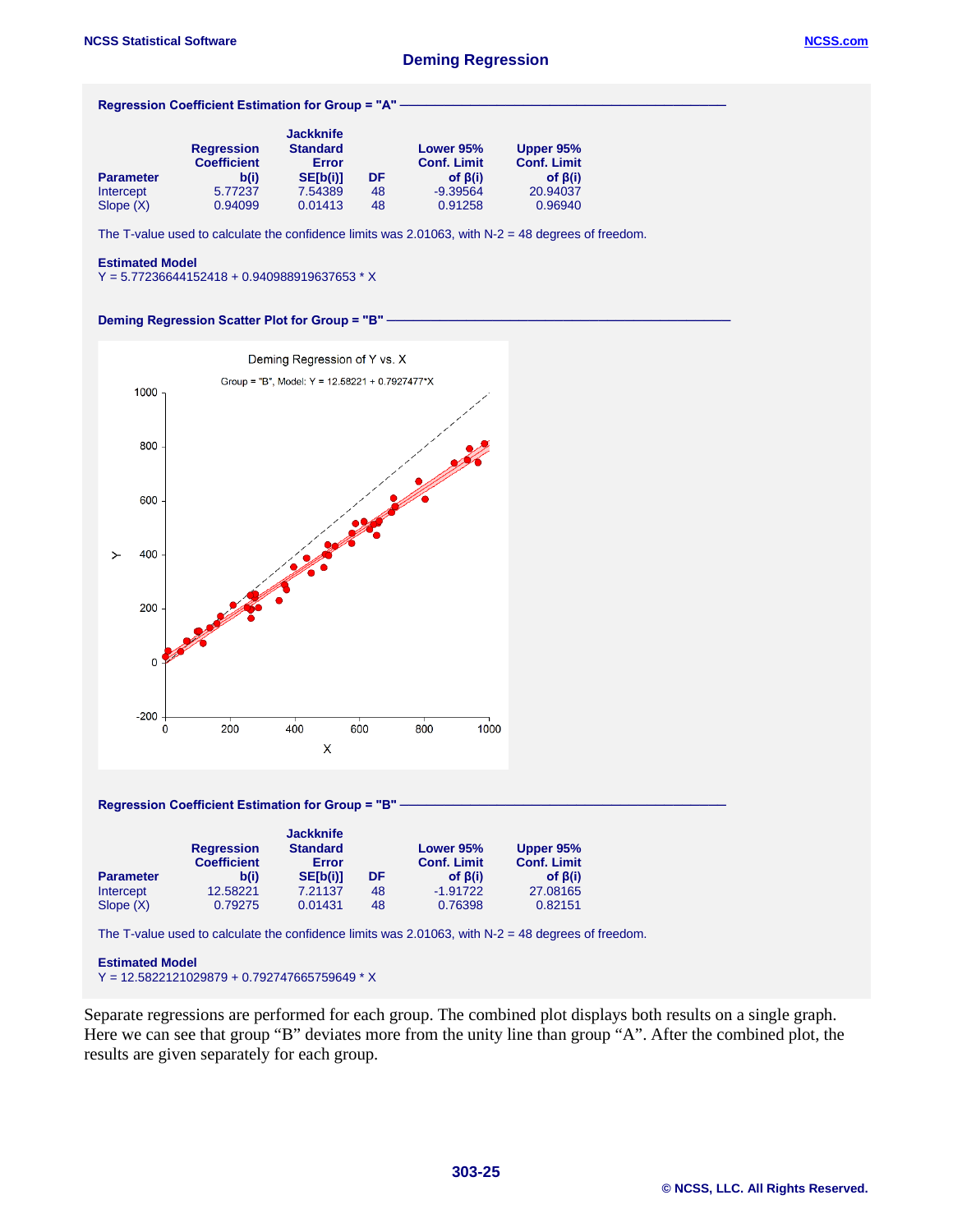## **Example 5 – Validation of Simple Deming Regression using R ("mcr" package by Manuilova E. et al. (2014))**

This section uses the data from Example 1, *DemingReg1*, to validate Simple Deming Regression using R, with the "mcr" package (version 1.2.1) created by Manuilova, E. et al. (2014). Again suppose that the measurement errors are known for both *Y* and *X* with Variance(Y) = 0.008 and Variance(X) = 0.032 (Error ratio:  $\lambda$  = 4.0). Furthermore, recall that the "mcr" package in R uses *N* – 2 degrees of freedom, the default in **NCSS**.

The R script to perform this Deming regression with the "mcr" package is:

library(mcr) X=c(7,8.3,10.5,9,5.1,8.2,10.2,10.3,7.1,5.9) Y=c(7.9,8.2,9.6,9,6.5,7.3,10.2,10.6,6.3,5.2) model=mcreg(X,Y,error.ratio=4,alpha=0.05,method.reg="Deming",method.ci="jackknife") printSummary(model)

This script generates the following results in R:

**DEMING REGRESSION FIT:**

|           | <b>EST</b>   | SE.                                       | LCI                              | UCI |
|-----------|--------------|-------------------------------------------|----------------------------------|-----|
| Intercept | $-0.0897449$ |                                           | $1.7219874 - 4.0606550$ 3.881165 |     |
| Slope     |              | 1.0011942  0.1871771  0.5695632  1.432825 |                                  |     |

## **Setup**

To run this example, complete the following steps:

#### **1 Open the DemingReg1 example dataset**

- From the File menu of the NCSS Data window, select **Open Example Data**.
- Select **DemingReg1** and click **OK**.

#### **2 Specify the Deming Regression procedure options**

- Find and open the **Deming Regression** procedure using the menus or the Procedure Navigator.
- The settings for this example are listed below and are stored in the **Example 5** settings template. To load this template, click **Open Example Template** in the Help Center or File menu.

| <b>Option</b>                                   | Value |
|-------------------------------------------------|-------|
| <b>Variables Tab</b>                            |       |
|                                                 |       |
|                                                 |       |
|                                                 |       |
|                                                 |       |
| X Measurement Error  Known SD, Variance, or COV |       |
|                                                 |       |
|                                                 |       |
|                                                 |       |
| Deming Regression Type  Simple                  |       |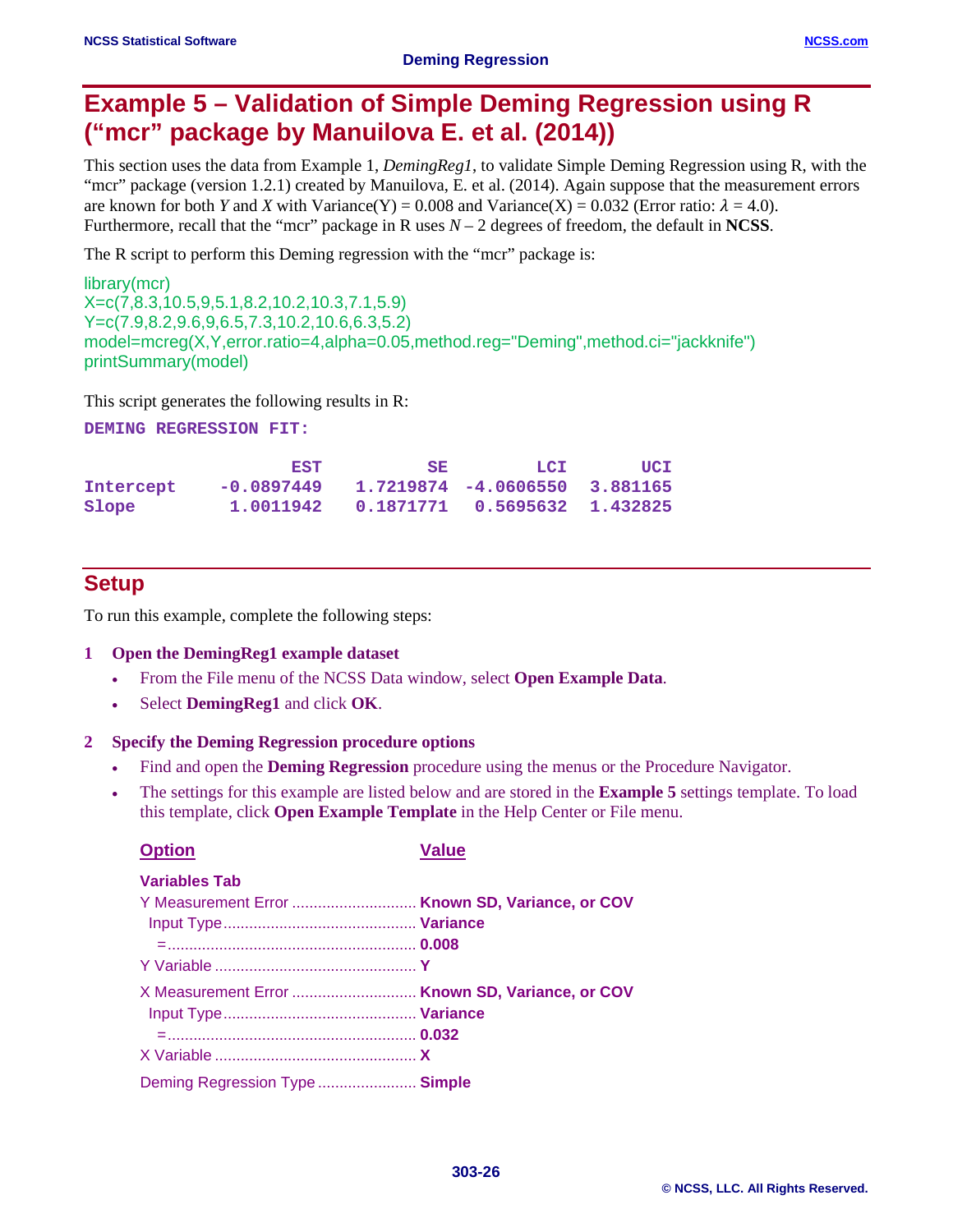#### **Reports Tab**

| Regression Coefficient Estimation Checked |  |
|-------------------------------------------|--|
|                                           |  |
|                                           |  |
|                                           |  |

All Plots................................................... **Unchecked**

#### **3 Run the procedure**

• Click the **Run** button to perform the calculations and generate the output.

## **Output**

All of the Deming regression coefficient output from **NCSS** matches the R output exactly.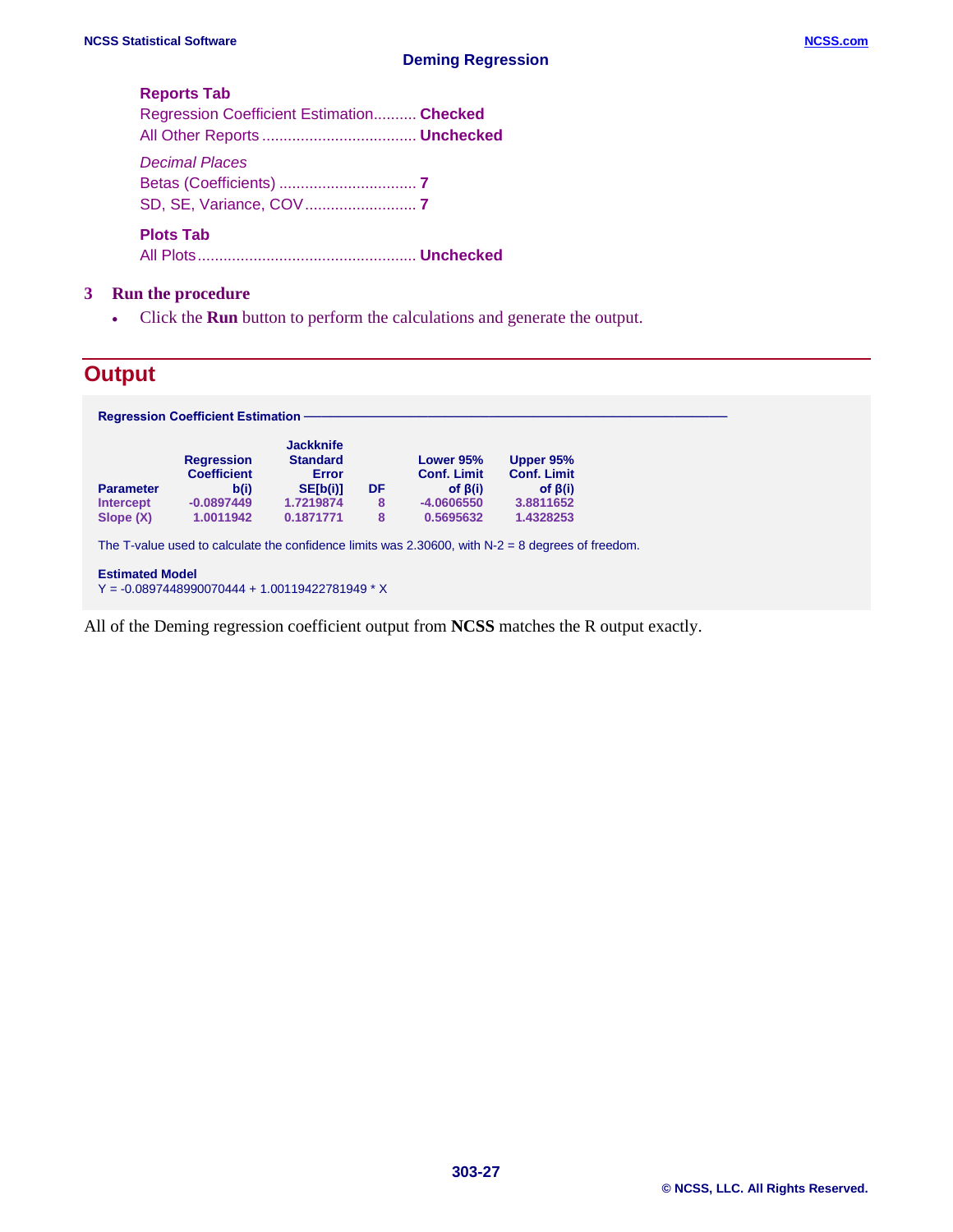# **Example 6 – Validation of Weighted Deming Regression using R ("mcr" package by Manuilova E. et al. (2014))**

This section uses the data from Example 1, *DemingReg1*, to validate Weighted Deming Regression using R, with the "mcr" package (version 1.2.1) created by Manuilova, E. et al. (2014). Again suppose that the measurement errors are known for both *Y* and *X* with Variance(Y) = 0.008 and Variance(X) = 0.032 (Error ratio:  $\lambda$  = 4.0). Furthermore, recall that the "mcr" package in R uses *N* – 2 degrees of freedom, the default in **NCSS**.

The R script to perform this Deming regression with the "mcr" package is:

library(mcr) X=c(7,8.3,10.5,9,5.1,8.2,10.2,10.3,7.1,5.9) Y=c(7.9,8.2,9.6,9,6.5,7.3,10.2,10.6,6.3,5.2) model=mcreg(X,Y,error.ratio=4,alpha=0.05,method.reg="WDeming",method.ci="jackknife") printSummary(model)

This script generates the following results in R:

**WEIGHTED DEMING REGRESSION FIT:**

|           | EST        | SE.                                       | LCI                           | UCI |
|-----------|------------|-------------------------------------------|-------------------------------|-----|
| Intercept | -0.3283761 |                                           | 1.9743380 -4.8812076 4.224455 |     |
| Slope     |            | 1.0312280  0.2202037  0.5234374  1.539019 |                               |     |

## **Setup**

To run this example, complete the following steps:

#### **1 Open the DemingReg1 example dataset**

- From the File menu of the NCSS Data window, select **Open Example Data**.
- Select **DemingReg1** and click **OK**.

#### **2 Specify the Deming Regression procedure options**

- Find and open the **Deming Regression** procedure using the menus or the Procedure Navigator.
- The settings for this example are listed below and are stored in the **Example 6** settings template. To load this template, click **Open Example Template** in the Help Center or File menu.

| <b>Option</b>                                   | Value |
|-------------------------------------------------|-------|
| <b>Variables Tab</b>                            |       |
|                                                 |       |
|                                                 |       |
|                                                 |       |
|                                                 |       |
| X Measurement Error  Known SD, Variance, or COV |       |
|                                                 |       |
|                                                 |       |
|                                                 |       |
| Deming Regression Type  Weighted                |       |